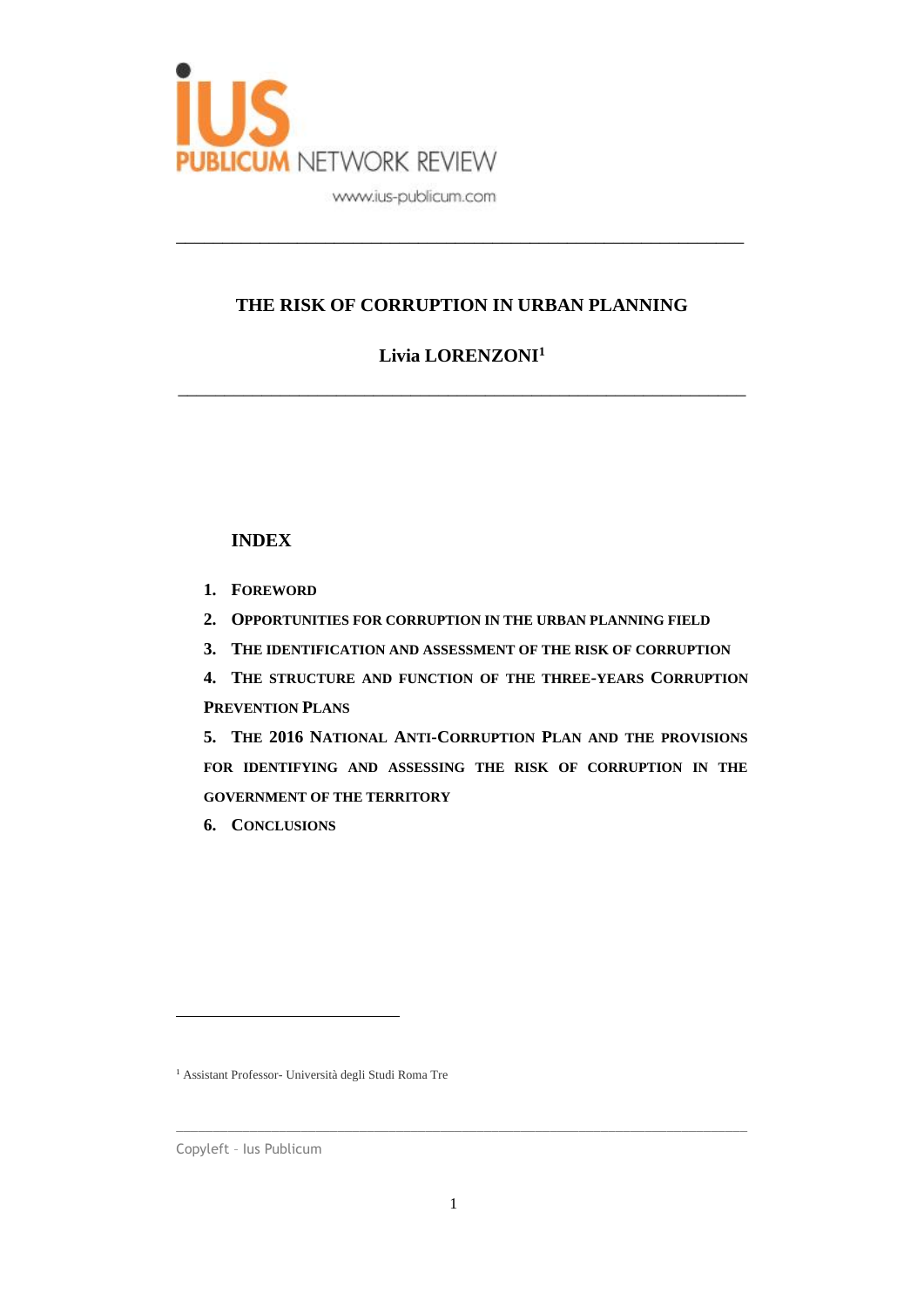

#### **1. FOREWORD**

The government of the territory, in Italy, is one of the sectors where crimes against the Public Administration and, especially, the crime of corruption, are most widespread. Although the literature has highlighted this phenomenon<sup>2</sup>, the issue of corruption in the urban planning has not, for a long time, been the subject of particular attention by the institutions, unlike other sectors, such as public procurement or health care<sup>3</sup>. In the first version of the National Anti-Corruption Plan (N.A.P.), the government of the territory was not even expressly included among the general risk areas, and it could only be identified as a specific risk area by local authorities within the respective three-year corruption plans<sup>4</sup>. However, the significant importance of corruptive phenomena in this field led the Italian National Anti-Corruption Authority to include in the 2016 N.A.P. a specific section

\_\_\_\_\_\_\_\_\_\_\_\_\_\_\_\_\_\_\_\_\_\_\_\_\_\_\_\_\_\_\_\_\_\_\_\_\_\_\_\_\_\_\_\_\_\_\_\_\_\_\_\_\_\_\_\_\_\_\_\_\_

<sup>2</sup> S. CASSESE, *Ipotesi sulla storia della corruzione in Italia*, in G. MELIS (ed. by), *Etica pubblica e amministrazione: per una storia della corruzione nell'Italia contemporanea*, Conference held in Naples in the 1997, Naples, 1999, 188; P. URBANI, *Urbanistica consensuale, "pregiudizio" del giudice penale e trasparenza dell'azione amministrativa,* in *Riv. Giur. Edilizia*, 2009, 2, 47 – 57, now in *Scritti scelti*, Torino, 2015, vol. II, 1169 – 1180. M. CAPPELLETTI, *La corruzione nel governo del territorio: forme, attori e decisioni nella gestione occulta del territorio,* Buccino, 2012, in particolare, 34 – 39; A. BARONE, *La prevenzione della corruzione nella "governance" del territorio,* in *Il diritto dell'economia,* 2018, 3, 571 – 595; F. SAITTA, *Governo del territorio e discrezionalità dei pianificatori*, in *Riv. Giur. Edilizia*, 2018, 6, 241.

<sup>3</sup> For the analysis of other sectors interested by anticorruption measures S. FOÀ, *Prevención de la corrupción en las universidades y las instituciones de investigación,* in *Ius Publicum*, 2018, 1, 1 – 15; F. APERIO BELLA*, The powers of the italian anti-corruption authority in public procurement: new tools to pursue good administration?*,in *Ius publicum*, 1/2017, 1 – 26.

<sup>&</sup>lt;sup>4</sup> National Anti-Corruption Authority, 2015 update to the National Anti-Corruption Plan, Resolution n. 12, 28<sup>th</sup> of October 2015, 19. Among the general areas of risk, it includes "the measures extending the legal sphere of the recipients with direct and immediate economic effect for the recipient", including building permits that derive from the upstream urban planning regulations. See All. 2, lett. D), Presidency of the Council of Ministers, Civil Service Department, Studies and Consultancy Service Treatment of Personnel, National Anti-Corruption Plan, N.A.P., Law of 6 of November 2012 n. 190 "*Disposizioni per la prevenzione e la repressione della corruzione e dell'illegalità nella pubblica amministrazione*".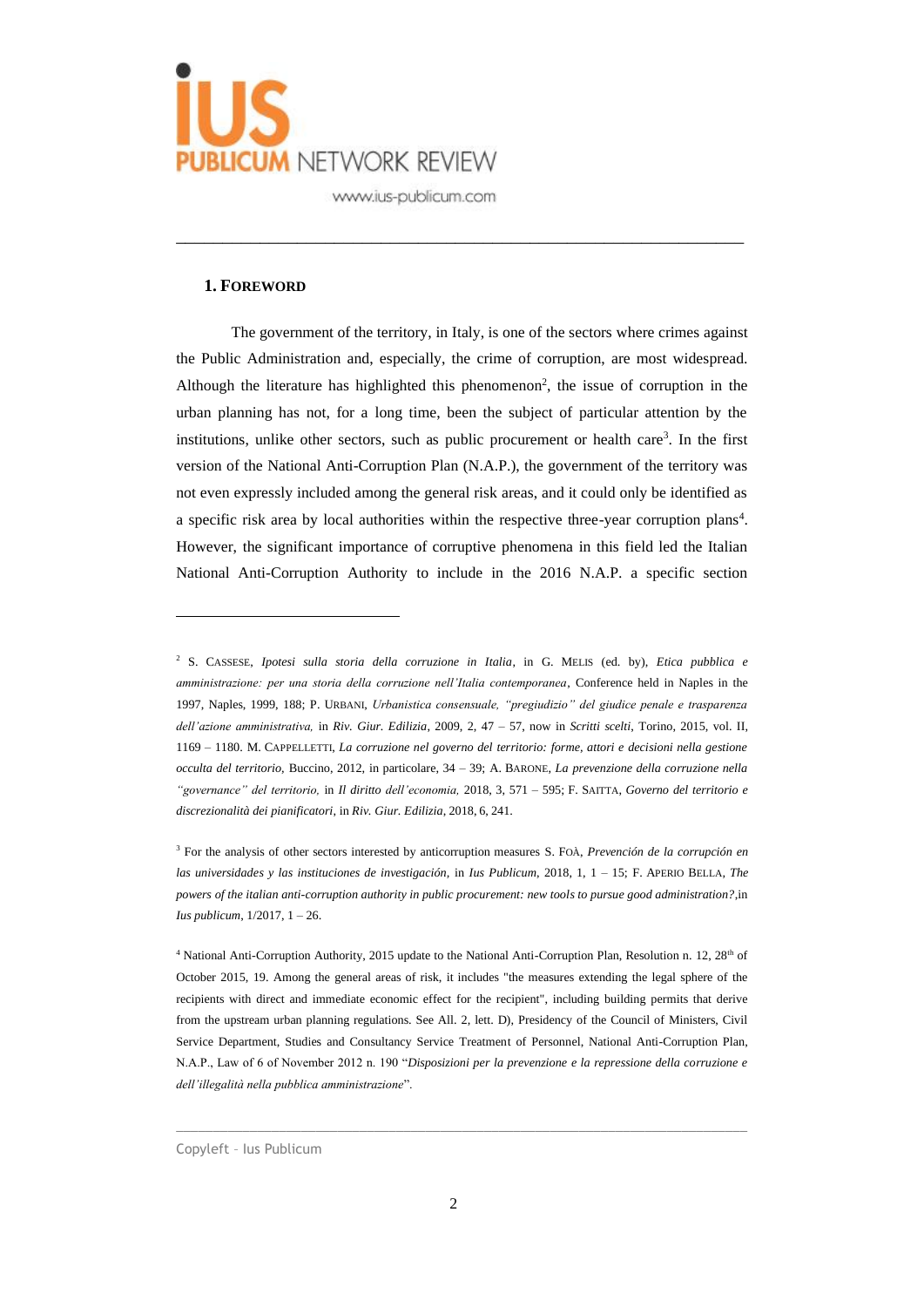

dedicated to this sector, in which the main risk factors and possible measures to combat them were clearly identified<sup>5</sup>.

\_\_\_\_\_\_\_\_\_\_\_\_\_\_\_\_\_\_\_\_\_\_\_\_\_\_\_\_\_\_\_\_\_\_\_\_\_\_\_\_\_\_\_\_\_\_\_\_\_\_\_\_\_\_\_\_\_\_\_\_\_

The peculiarities of administrative procedures in this field, in fact, are generally recognized as elements that make the sector a particularly fertile ground for the emergence of corrupt practices. The pervasiveness of corruptive phenomena in the field of planning, urban development and construction derives not only from general factors, such as the inadequacy of the control and sanction system and the socio-economic and cultural context, but also from the specific characteristics of the regulatory environment, such as the fragmentation of competences and the non-existence of a framework law containing the general principles of the matter.

In the context of territorial governance, the corruptive risk has been defined as transversal, since it does not depend on the general or special content, nor on the authoritative or consensual nature of the measures adopted. The damage produced by corruption in this sector affects non-renewable resources, "first and foremost the land, whose functions are as essential as they are irreplaceable for the people and the environment"<sup>6</sup>. In order to prevent the risk of corruption, a strategy tailored to the size and complexity of the level of planning appears to be crucial.

#### **2. OPPORTUNITIES FOR CORRUPTION IN THE URBAN PLANNING FIELD**

In Italy, the government of the territory is one of the subjects that the 2001 constitutional reform has attributed to the legislative power shared between the State and

 $\_$  , and the set of the set of the set of the set of the set of the set of the set of the set of the set of the set of the set of the set of the set of the set of the set of the set of the set of the set of the set of th

 $6$  N.A.P. 2016, 65.

<sup>&</sup>lt;sup>5</sup> National Anti-Corruption Authority, Resolution n. 831, 3<sup>rd</sup> of August 2016, final approval of National Anti-Corruption Plan 2016 (from now onwards, N.A.P. 2016), 65 – 79.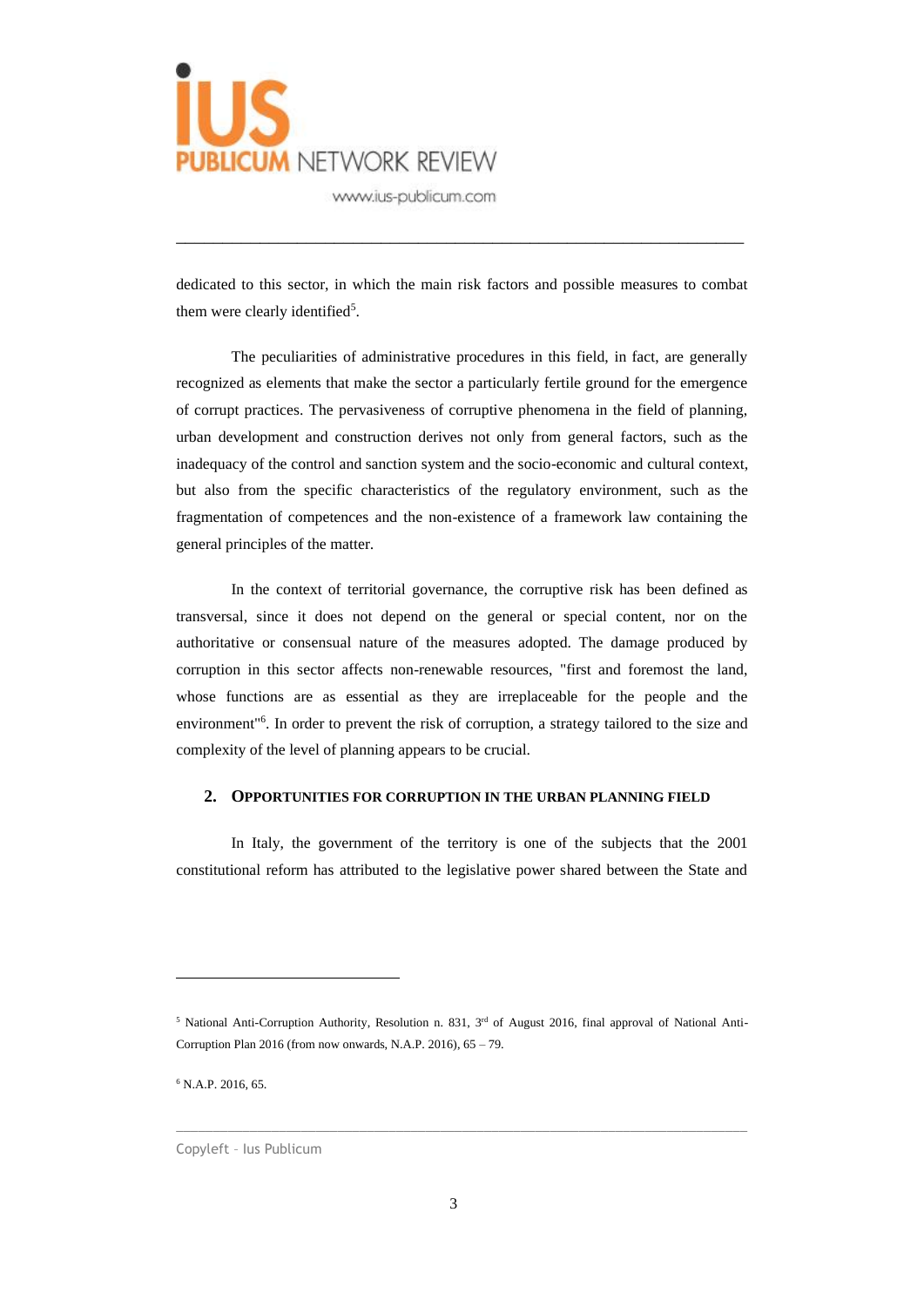

the Regions. It includes the urban planning and construction sectors<sup>7</sup>. In the light of the constitutional provision, in this matter, the State is competent for establishing the general principles, within framework laws, while the Regions must exercise their legislative powers within the latter, defining the instruments by which to achieve the objectives set at central level. However, the non-existence of a framework law containing the general principles of territorial governance has made it necessary to infer them from the existing legislation on urban planning and construction, starting from the Urban Planning Law of 17 August 1942, no. 1150, still in force today<sup>8</sup>. Over time, several regulations have been adopted, both by the State and the Regions, concerning urban planning as well as adjacent matters, such as, for example, the landscape, transport or construction, that overlap with the Urban Planning Law.

\_\_\_\_\_\_\_\_\_\_\_\_\_\_\_\_\_\_\_\_\_\_\_\_\_\_\_\_\_\_\_\_\_\_\_\_\_\_\_\_\_\_\_\_\_\_\_\_\_\_\_\_\_\_\_\_\_\_\_\_\_

The lack of an organic and unitary regulatory framework contributes to increase the discretion of the competent bodies, favouring the emergence of corruptive phenomena<sup>9</sup>. As clarified in the N.A.P. of 2016, the "extreme complexity of the matter, which is reflected in the disorganized, lack of clarity and stratification of the regulations and the persistence of a fragmentary pre-constitutional legislation anchored to the Urban Law, 17th August, 1942, n.  $1150^{\text{110}}$ , has a negative impact on the definition of competences of the various administrations involved; identification of the contents of the planning acts adopted at the

<sup>10</sup> N.A.P. 2016, 65.

Copyleft – Ius Publicum

<sup>7</sup> Corte Cost., Judgement 1° October 2003, n.303. On the term "government of the territory" and its implications see P. STELLA RICHTER, *Diritto urbanistico: manuale breve,* 4° ed, Milano, Giuffrè, 2016, 2 – 9.

<sup>8</sup> P. STELLA RICHTER, *I principi del diritto urbanistico,* 2° ed, Milano, Giuffrè, 2006*, passim*.

<sup>&</sup>lt;sup>9</sup> As stated in the literature, "we are witnessing a particularly articulated and complex body of legislation, difficult to read and interpret. This is the main reason why doctrine and jurisprudence have had and still have wide interpretative space, in order to fill regulatory gaps or resolve any differences in the reading of laws". (M. CAPPELLETTI, *La corruzione nel governo del territorio: forme, attori e decisioni nella gestione occulta del territorio*, cit., 53).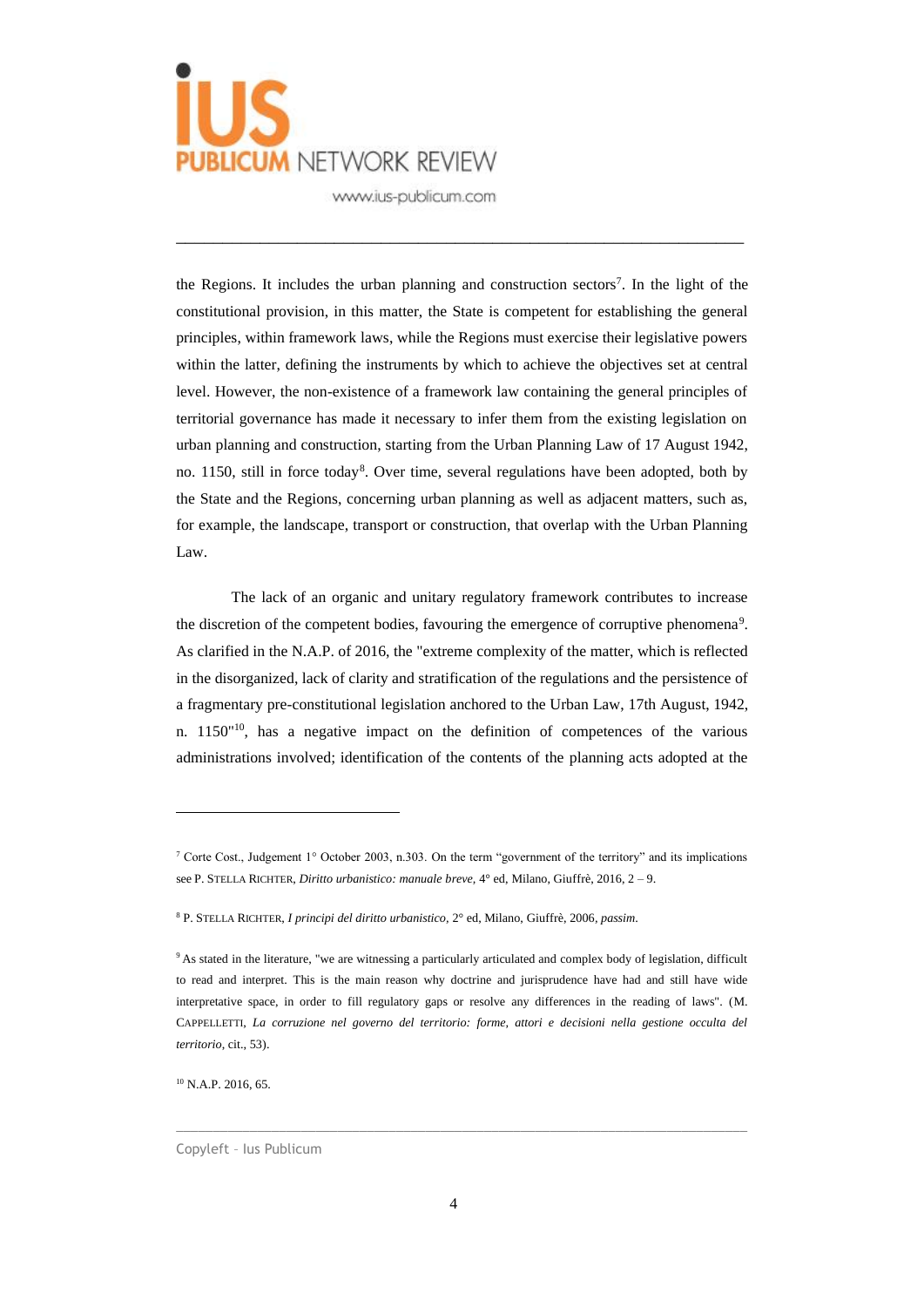

different territorial levels; procedural timing; efficient use of public resources; legal certainty and consequent confidence of citizens and businesses in the activities of public authorities.

\_\_\_\_\_\_\_\_\_\_\_\_\_\_\_\_\_\_\_\_\_\_\_\_\_\_\_\_\_\_\_\_\_\_\_\_\_\_\_\_\_\_\_\_\_\_\_\_\_\_\_\_\_\_\_\_\_\_\_\_\_

Traditionally, urban planning has been regulated according to a top-down mechanism, where the administration of the higher territorial level (e.g. the Region) adopts the general acts, aimed at locating large infrastructures, parks and so on, as well as coordinating and directing the detailed planning adopted at municipal level. This implies a fragmentation of competences that can create difficulties in delimiting the powers of the various authorities involved and significantly complicate the process. This aspect is important from the point of view of corruption. The private sector could, in fact, try to circumvent those procedural obstacles and speed up the decision-making process by engaging in corrupted behaviour.

The general town planning (G.T.P.) is a complex act adopted by the Municipality and approved by the Region. It contains provisions regarding the location of spaces for public use, the division of the municipal territory into zones (zoning), the constraints to be respected in historical, environmental and landscape areas and the rules for the implementation of the plans<sup>11</sup>. The adoption of the G.T.P. is the responsibility of the Municipal Council, while its objectives and contents are defined by the political body of the Municipality. Therefore, the decisions on urban planning contain assessments with a strong

<sup>&</sup>lt;sup>11</sup> Art. 7 of law 17/08/1942 - N. 1150 states that "The general zoning plan must consider the totality of the municipal territory. It must indicate essentially: 1) the network of the main roads, railways and waterways and related facilities; 2) the division into zones of the municipal territory with the specification of the areas intended for the expansion of the urban aggregate and the determination of the constraints and characteristics to be observed in each area; 3) the areas intended to form areas of public use or subject to special easements; 4) the areas to be reserved for public buildings or public use as well as works and facilities of collective or social interest; 5) the constraints to be observed in areas of historical, environmental, landscape character; 6) the rules for the implementation of the plan. On the general theme of urban planning see M.S. GIANNINI, *Pianificazione*, in *Enc. Dir*., XXXIII, Milano, Giuffrè, 1983, 629 e ss.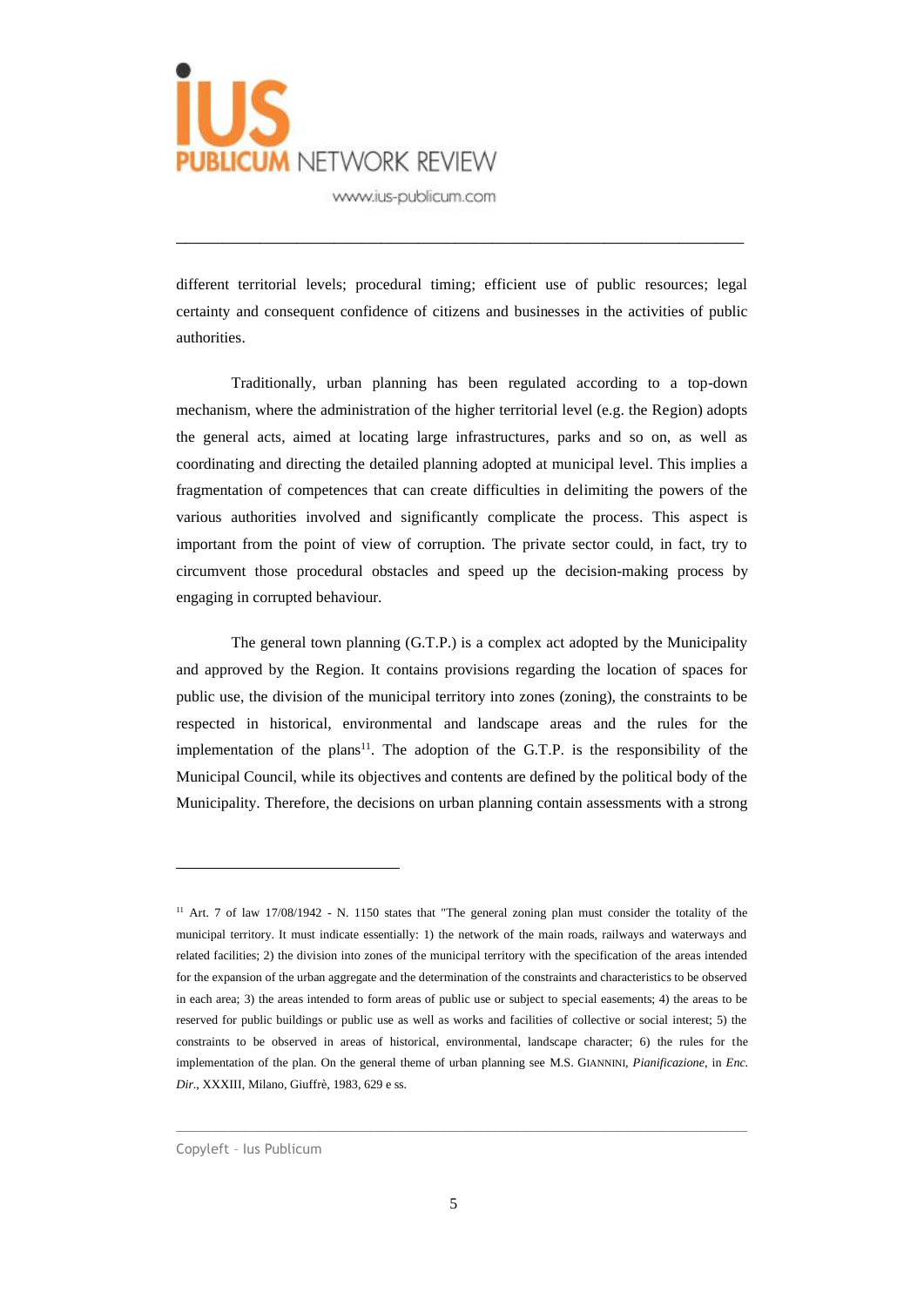

political value, that are difficult to submit to a preventive control of an administrative nature. Moreover, the number and indeterminacy of public and private interests involved in the decision-making processes related to urban planning make the boundaries of discretion of the decision-makers particularly wide<sup>12</sup>.

\_\_\_\_\_\_\_\_\_\_\_\_\_\_\_\_\_\_\_\_\_\_\_\_\_\_\_\_\_\_\_\_\_\_\_\_\_\_\_\_\_\_\_\_\_\_\_\_\_\_\_\_\_\_\_\_\_\_\_\_\_

The Municipal Council, subsequently, designates the planners in charge of drawing up the plan, who may be public officials with a specific technical expertise, or private experts, identified through public procedures. The activity carried out by the designers takes on a fundamental role in the preliminary investigation activities prior to the definition of the discipline of the individual areas of the municipal territory. Although it has a purely technical - executive character, however, it implies room for manoeuvre, to the advantage or disadvantage of private interests<sup>13</sup>.

All these decisions are very significant in terms of the risk of corruption. The fact that the political body is primarily responsible for planning decisions creates difficulties with regard to the introduction of preventive administrative measures to control the risk of corruption. In fact, plans for the prevention of corruption are mainly imposed at the administrative level<sup>14</sup>. On the political side, the only measures available are those of a general nature relating to situations of conflict of interest or incompatibility. The difficulty

 $\_$  , and the set of the set of the set of the set of the set of the set of the set of the set of the set of the set of the set of the set of the set of the set of the set of the set of the set of the set of the set of th

<sup>12</sup> See F. SAITTA, *Governo del territorio e discrezionalità dei pianificatori*, in *Riv. Giur. Edilizia*, 2018, 6, 241 e ss.; L. MAROTTA, *Pianificazione urbanistica e discrezionalità amministrativa*, Padova, 1988; S. COGNETTI, *La tutela*  delle situazioni oggettive tra procedimento e processo: le esperienze di pianificazione urbanistica in Italia e in *Germania*, Napoli, 1987, 64.

<sup>&</sup>lt;sup>13</sup> In the literature it has been stated that "a discretionary margin is however constituted by the possibility of modifying and altering land uses in the consolidated fabric, where speculative interests are generally minor" (M. CAPPELLETTI, *La corruzione nel governo del territorio: forme, attori e decisioni nella gestione occulta del territorio*, cit. 67).

<sup>14</sup> G.B. MATTARELLA, *La prevenzione della corruzione in Italia*, in *Giorn. Dir. Amm*., 2013, 2, 124.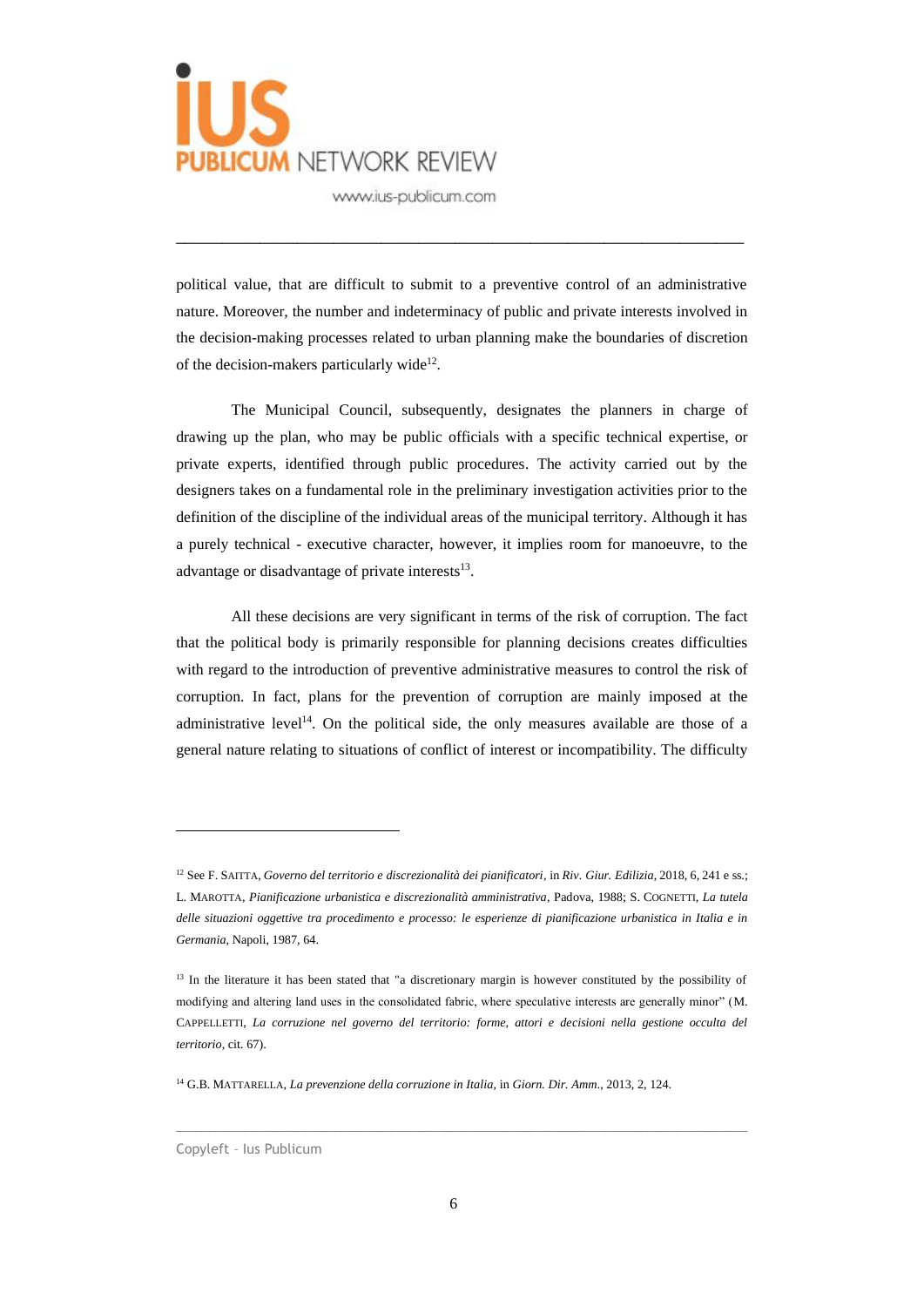

of applying the principle of "separation between politics and administration"<sup>15</sup>, in fact, constitutes one of the causes of corruption in the area of government of the territory mentioned in the N.A.P. of 2016 and already identified by the doctrine among the historical sources of corruption<sup>16</sup>. Moreover, the proximity and frequent personal relationships between the citizens and the politicians, which characterizes especially small municipalities, seems to be a factor that facilitates the emergence of corrupt practices.

\_\_\_\_\_\_\_\_\_\_\_\_\_\_\_\_\_\_\_\_\_\_\_\_\_\_\_\_\_\_\_\_\_\_\_\_\_\_\_\_\_\_\_\_\_\_\_\_\_\_\_\_\_\_\_\_\_\_\_\_\_

In order to guarantee transparency and participation in the decisions concerning the territory, the adopted plan is deposited in the Municipal Secretariat for thirty days, during which anyone can view it and submit observations, to which the municipal body must respond with its counter-deductions. The next step is the approval by the Region, which may introduce changes that do not involve substantial innovations to the plan, resulting from the private individuals' observations and accepted in the counter-arguments by the Municipality, or recognized as essential to ensure compliance with the regional coordination plan. Proposals for amendments must be duly substantiated and the Municipality may submit its counter-arguments. The control prior to the approval by the Region and the necessary consistency of the G.T.P. with the provisions of the higher territorial plans, together with the participatory guarantees and transparency obligations, represent important preventive instruments in terms of corruptive risk.

Corruptive phenomena may also concern implementation planning, i.e. planning that translates the general provisions contained in the G.R.P. into detailed technical and

<sup>&</sup>lt;sup>15</sup> This principle has been introduced in Italian Law by the reforms adopted during the Nineties, especially by the legislative decree n. 29 of 1993. In a nutshell, it introduces a distinction between the address functions of the political bodies and the management functions of public officials.

<sup>&</sup>lt;sup>16</sup> "We must return to the osmosis and symbiosis between politics and administration. The bureaucracy that sees itself excluded from the political body is pushed by an internal force to regain the lost space through corruption, which increases its power and personal income" (S. CASSESE, *Ipotesi sulla storia della corruzione in Italia*, cit. 183.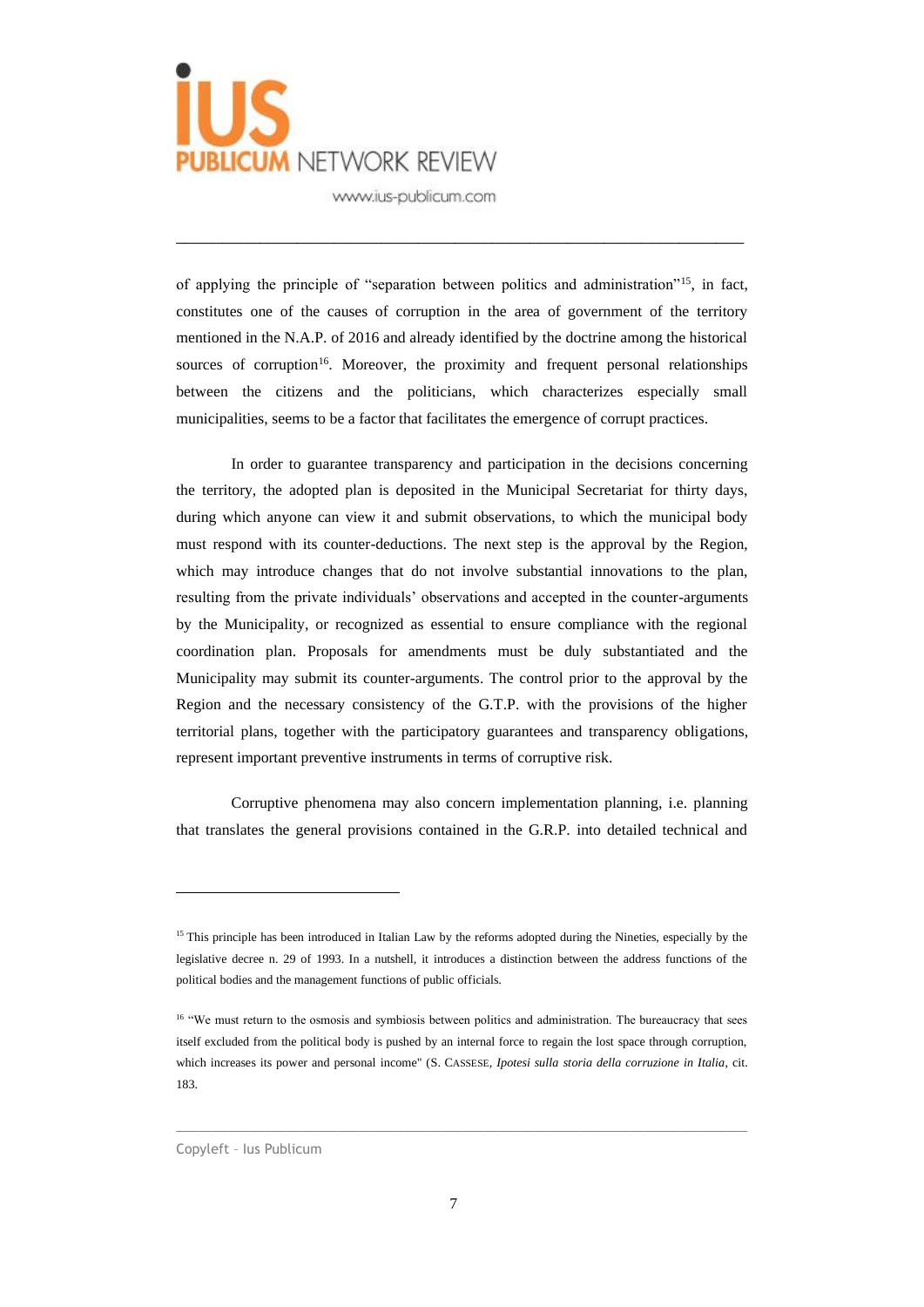

administrative provisions (detailed plan, allocation plan, plan for social housing, plan for production facilities, recovery plan, etc.). The latter often takes place using hybrid instruments, oriented towards urban regeneration and requalification, such as, for example, complex programmes of interventions $17$ .

\_\_\_\_\_\_\_\_\_\_\_\_\_\_\_\_\_\_\_\_\_\_\_\_\_\_\_\_\_\_\_\_\_\_\_\_\_\_\_\_\_\_\_\_\_\_\_\_\_\_\_\_\_\_\_\_\_\_\_\_\_

Finally, particularly exposed to the corruptive phenomenon are the tools of socalled consensual urban planning, increasingly widespread in the Italian system<sup>18</sup>. Often, urban planning measures involve particularly complex procedures, which require significant technical and financial capabilities that require municipalities, especially smaller ones, to rely on the skills and economic resources of private individuals, with a very high probability of being captured<sup>19</sup>. The significant information asymmetries between public and private subjects that characterize the planning choices represent another element identified by the National Anticorruption Authority among the reasons for corruption in the

<sup>&</sup>lt;sup>17</sup> Complex programmes of interventions represent institutions of both programmatic and implementation value, aimed at overcoming the model of traditional planning and rigid zoning of the territory, through the integration of different types of intervention, including works of public interest (secondary urbanization) and the possible competition of operators and public and private financial resources "for the conversion of entire parts of the municipal territory that are obsolete or degraded compared to the emerging urban development"(P. URBANI E S. CIVITARESE MATTEUCCI, *Diritto urbanistico, organizzazione e rapporti,* Torino, Giappichelli, 2000, 235).

<sup>&</sup>lt;sup>18</sup> See, for example, the case of Cassazione penale sez. VI, 20 ottobre 2016, n.3606, where the crime of corruption aimed at obtaining the change in the urban destination of an area and the consequent permission to build.

<sup>&</sup>lt;sup>19</sup> As stated in doctrine, "traditionally the most frequent crimes were those of bribery for an official act (granting of building permits), or of extortion for failure to ascertain an abusive work. With the intensification of the consensual aspect not only in the implementation phase of the plans, but also in the planning phase, mainly due to the financial crisis of the municipalities, opportunities for corruption have intensified" (P. URBANI, *L'urbanistica,* in F. MERLONI E L. VANDELLI (a cura di), Volume ASTRID, *La corruzione amministrativa. Cause, prevenzione e rimedi,* Passigli, 2010). See, also, P. URBANI, *Urbanistica consensuale, "pregiudizio" del giudice penale e trasparenza dell'azione amministrativa*. On the general topic of consensuality in the government of the territory and its implications on the principle of legality of the public administration, see M. DE DONNO, *Il principio di consensualità nel governo del territorio: le convenzioni urbanistiche*, in *Riv. Giur. Edilizia*, 5, 2010, 279.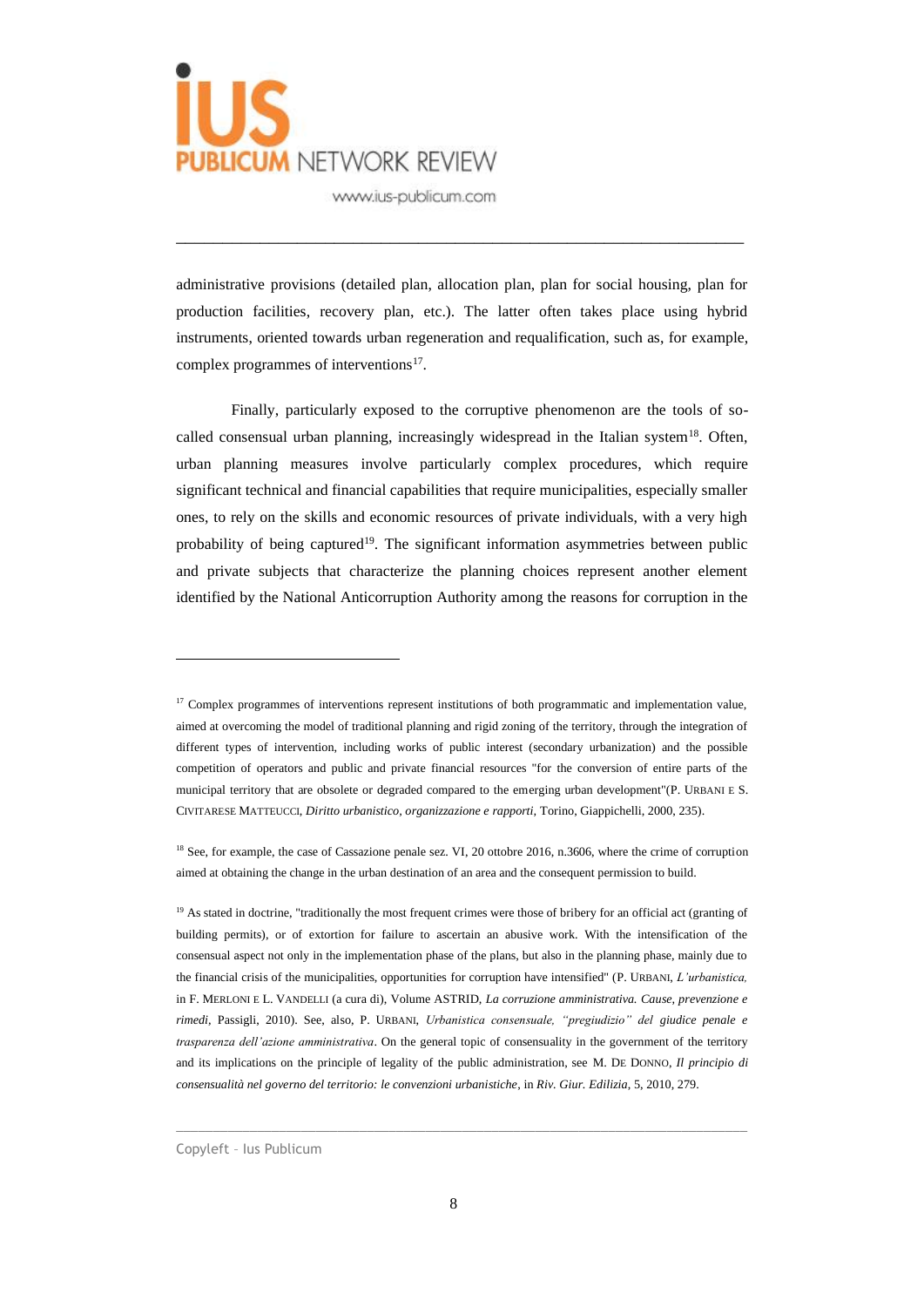

government of the territory<sup>20</sup>. This implies the constancy of the relationships between the regulator and the regulated entities, known as one of the classic causes that favour regulatory capture<sup>21</sup>.

\_\_\_\_\_\_\_\_\_\_\_\_\_\_\_\_\_\_\_\_\_\_\_\_\_\_\_\_\_\_\_\_\_\_\_\_\_\_\_\_\_\_\_\_\_\_\_\_\_\_\_\_\_\_\_\_\_\_\_\_\_

On the other hand, consensual instruments are often adopted in order to simplify the relationship between the different local administrations involved in planning, as in the case of the programme agreement, an instrument that has had a strong expansion in the latest years<sup>22</sup>, producing an important transformation of traditional forms of urban planning<sup>23</sup>. This tool allows to facilitate the joint action of several public administrations, such as Municipalities, Provinces, Regions, State administrations and other public subjects, involved in the definition and implementation of works or interventions<sup>24</sup>. It automatically produces the variation of urban planning tools and the implicit declaration of public interest and urgency of the works. The programme agreements imply, therefore, automatic changes in the provisions of the general town planning plan and should make it possible to overcome the long timeframes of the ordinary procedure for approval of a variant<sup>25</sup>, with a shift in the weight of the government of the territory from the plan to the project<sup>26</sup>.

<sup>22</sup> M.S. GIANNINI, *Pianificazione*, cit. 873 – 876.

 $20$  N.A.P. 2016, 65.

 $21$  On the theory regulatory capture and how the need for information from private individuals constitutes an incentive for the administrations to be captured we can see, among many others, G. STIGLER, *The economic theory of regulation*, in *Bell Journal of Economics,* 2, 1, 1971, 3–21; S. PELTZMAN, *George Stigler's contribution to the economic analysis of regulation*, in *Journal of Political Economy*, 101, 5, 1993, 818 – 832.

<sup>23</sup> See P. URBANI, *Pianificare per accordi*, in *Riv. giur. edilizia*, 4, 2005, p. 177 ss.; ID., *Dell'urbanistica consensuale*, in *Riv. giur. urb*., 2005, p. 233 ss.

<sup>24</sup> S. CIVITARESE MATTEUCCI, *Accordo di programma (diritto amministrativo),* in *Enc. Dir.*, agg. III, Milano, Giuffrè, 1999, 20 – 21

 $^{25}$  In this regard, it has been noted that these instruments of consensual urban planning have produced a "reversal" of the relationship with the general land-use plan, in the sense that it is no longer the land-use plan that binds the

Copyleft – Ius Publicum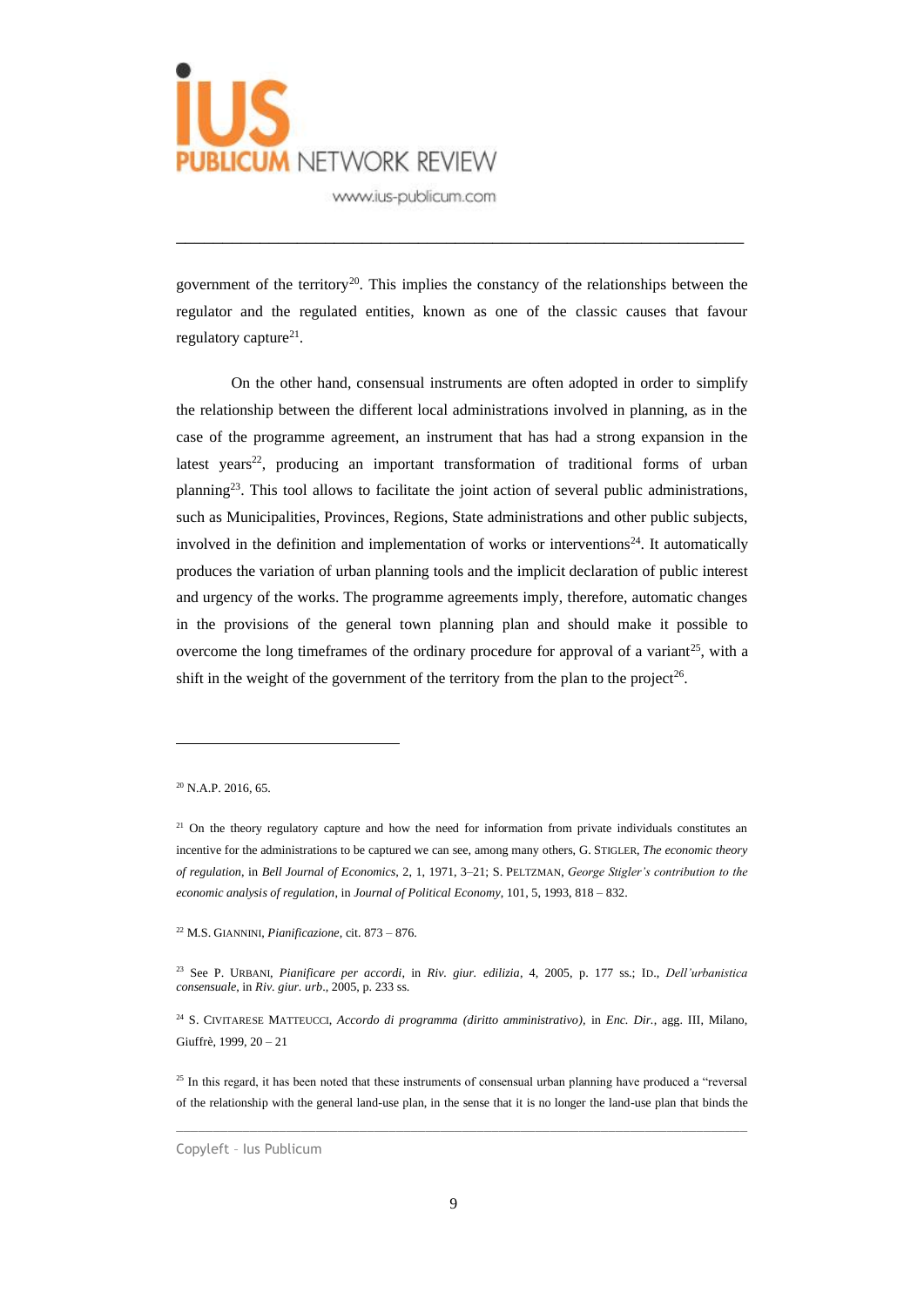

In conclusion, among the elements that seem to favour the emergence of corruption in the field of urban planning are: the absence of an organic legislative framework; the fragmentation of competences that contributes to create difficulties in defining the powers of the authorities involved in the decision-making process; the strong political value of decisions on urban planning; the involvement of private individuals in the planning and implementation phase; the proximity between the citizens and the political bodies in the smaller municipalities.

\_\_\_\_\_\_\_\_\_\_\_\_\_\_\_\_\_\_\_\_\_\_\_\_\_\_\_\_\_\_\_\_\_\_\_\_\_\_\_\_\_\_\_\_\_\_\_\_\_\_\_\_\_\_\_\_\_\_\_\_\_

#### **3. THE IDENTIFICATION AND ASSESSMENT OF THE RISK OF CORRUPTION**

The widespread and hardly measurable nature of the corruptive phenomenon and the inadequacy of the existing repressive mechanisms<sup>27</sup> have led governments to develop prevention strategies that provide for the planning of anti-corruption controls, aimed at creating operating conditions within the administration that reduce the risk of corruptive behaviour. In Italy, Law no. 190, adopted on the  $6<sup>th</sup>$  of November 2012, contains "Provisions for the prevention and repression of corruption and illegality in the public administration". The general measures of this law are aimed at developing prevention strategies at the administrative level through the preparation of the National Anti-Corruption Plan and the Three-Year Anti-Corruption Plans in public administrations<sup>28</sup>. The latter are aimed at introducing into the organization of public offices strategies for the identification, assessment, management and monitoring of corruption risk, which highlight both the risks arising from the environment in which the body operates and those related to

 $\_$  , and the set of the set of the set of the set of the set of the set of the set of the set of the set of the set of the set of the set of the set of the set of the set of the set of the set of the set of the set of th

implementation phase, but it is implementation that modifies the plan as necessary" (P. STELLA RICHTER, *Diritto Urbanistico*, Milano, 2016, 71).

<sup>26</sup> V. MAZZARELLI, *L'urbanistica e la pianificazione territoriale*, in S. CASSESE (ed. by), *Trattato di diritto amministrativo*, *Parte speciale, tomo IV*, Milano, 2003, 3335 ss.

<sup>27</sup> See M. DE BENEDETTO, *Corruption and Controls*, in *European Journal of Law Reform*, 1, 2016.

<sup>28</sup> F. MERLONI, *I piani anticorruzione e i codici di comportamento*, in *Dir. Pen. e Processo,* 8, 2013, Allegato 1, 4.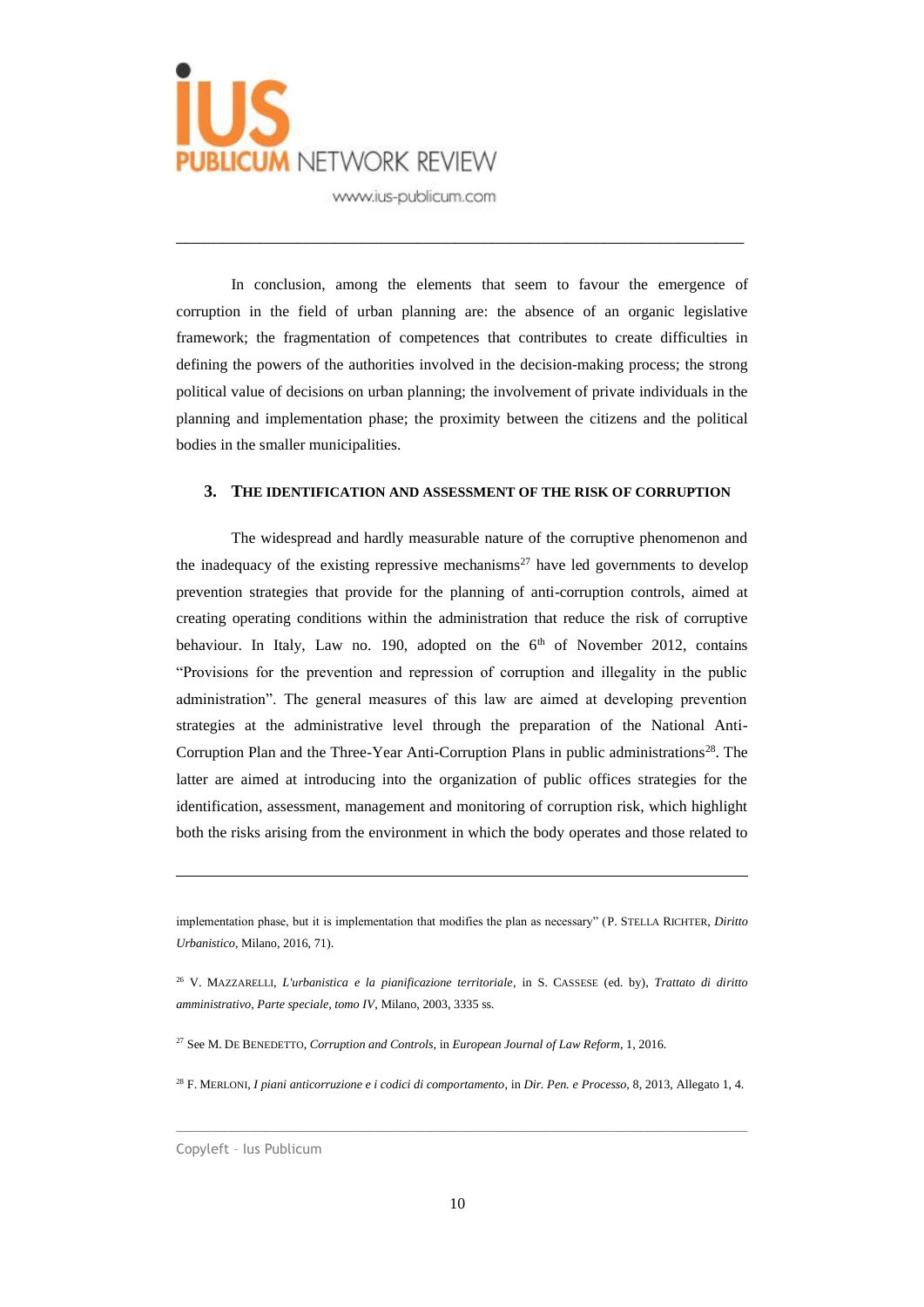

the organization itself, based on the model of internal risk management of private companies <sup>29</sup>. The National Anti-Corruption Plan is a guidance for the administrations for the adoption or update of concrete and effective measures to prevent corruptive phenomena. The corruptive risk in this area concerns both the organisational context within the administration and the external context in which the public body operates. In the first case, it is necessary to focus attention on the effectiveness of internal controls within the Public Administration, in the second case on the effectiveness of external administrative controls on private individuals<sup>30</sup>.

\_\_\_\_\_\_\_\_\_\_\_\_\_\_\_\_\_\_\_\_\_\_\_\_\_\_\_\_\_\_\_\_\_\_\_\_\_\_\_\_\_\_\_\_\_\_\_\_\_\_\_\_\_\_\_\_\_\_\_\_\_

The analysis of the risk of corruption aims at determining the impact of the exercise of the public function and the possibility that the exercise of that function may be affected or distorted by interests other than the public interest<sup>31</sup>. The first National Anti-Corruption Plan defined the risk in the public sector as "the effect of uncertainty on the correct pursuit of the public interest and, therefore, on the institutional objective of the administration, due to the possibility that a given event may occur". The "event" is defined as "the occurrence or modification of a set of circumstances that hinder the pursuit of the institutional objective by the administration"<sup>32</sup>. Finally, "risk management" means "all the activities coordinated to guide and control the administration in handling the risk<sup>"33</sup>.

<sup>33</sup> Ibid., 23.

<sup>29</sup> For the definition of internal risk management see J. BLACK, *The emergence of risk-based regulation and the new public risk management in the United Kingdom*, in *Public Law*, 2005, 515 – 516. See also J. BLACK, R. BALDWIN, *Really Responsive Risk-Based Regulation*, in *Law & Policy*, 2, 2010.

<sup>30</sup> See M. DE BENEDETTO, *Controlli della pubblica amministrazione sui privati: disfunzioni e rimedi,* in *Riv. Trim. Dir. Pubbl*., 2019, 3, 855. See also L. LORENZONI (2017), *I controlli pubblici sull'attività dei privati e l'effettività della regolazione*, in *Diritto pubblico*, 2017, 3, 779 – 825.

<sup>31</sup> See F. MERLONI, *I piani anticorruzione e i codici di comportamento*, in *Dir. pen. e processo,* 8, 2013

 $32$  N.A.P. All.1, Subjects, actions and measures aimed at preventing corruption, 12.

Copyleft – Ius Publicum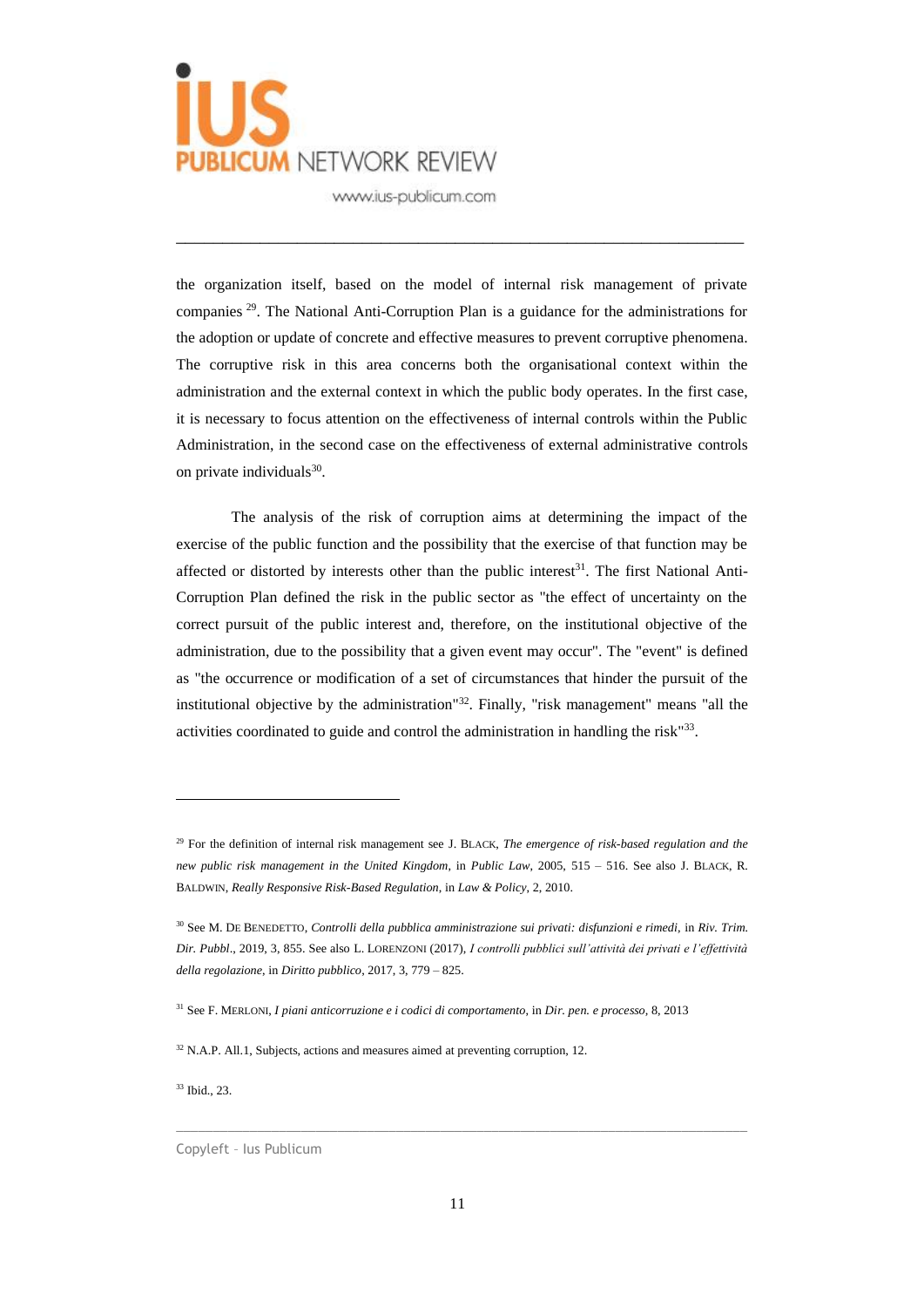

The rationale of models based on risk assessment is based on the substantial impossibility of reducing the level of risk to zero and on the awareness that interventions aimed at completely eliminating a hazard would be excessively costly, would in turn create risks and divert public authorities from other tasks. Risk analysis, therefore, tends to replace an unacceptable risk with an acceptable one, to reduce unnecessary or disproportionate interventions<sup>34</sup>. The risk assessment imply an upstream decision by the legislator on the level of risk considered to be bearable<sup>35</sup>: "the concretisation of the elastic concept of danger, which precedes any balance with other values and requirements, cannot disregard in application of the precautionary principle - the prior determination of an acceptable risk threshold"<sup>36</sup>. The risk management process is aimed at identifying the activities in which the probability of breach of obligations and the impact of non-compliance on the general interest are highest. The risk is assessed based on both the type of activity and the willingness to comply of the subject to be controlled. The frequency and content of the inspection are, therefore, programmed according to a priority scale based on the classification of risks, pursuing the principle of proportionality<sup>37</sup>.

\_\_\_\_\_\_\_\_\_\_\_\_\_\_\_\_\_\_\_\_\_\_\_\_\_\_\_\_\_\_\_\_\_\_\_\_\_\_\_\_\_\_\_\_\_\_\_\_\_\_\_\_\_\_\_\_\_\_\_\_\_

<sup>34</sup> V. HEYVAERT, *Governing Climate Change: Towards a New Paradigm for Risk Regulation*, in *The Modern Law Review*, 2011, 6, 820.

<sup>&</sup>lt;sup>35</sup> "The preventive risk assessment can be carried out, and exhausted at the legislative level, with the indication of the assumptions in the presence of which the consent of the administrative authority must be denied (...) In other cases the law refers to the administrative authority for risk assessment. That is, it assumes that a private activity is a source of risk (for others), but at the same time requires that the assessment must be made in practice by the administration" (G. CORSO, *La valutazione del rischio ambientale*, cit. 160 – 161).

<sup>36</sup> S. COGNETTI, *Principio di proporzionalità: profili di teoria generale e di analisi sistematica*, Torino, 2011, 78.

<sup>&</sup>lt;sup>37</sup> For a brief illustration of the phases of the risk analysis procedure see DIPARTIMENTO DELLA FUNZIONE PUBBLICA, *Linee guida in materia di Controlli ai sensi dell'art. 14, comma 5 del decreto-legge 9 febbraio 2012, n. 5 convertito in legge 4 aprile 2012, n. 35,* 24 gennaio 2013.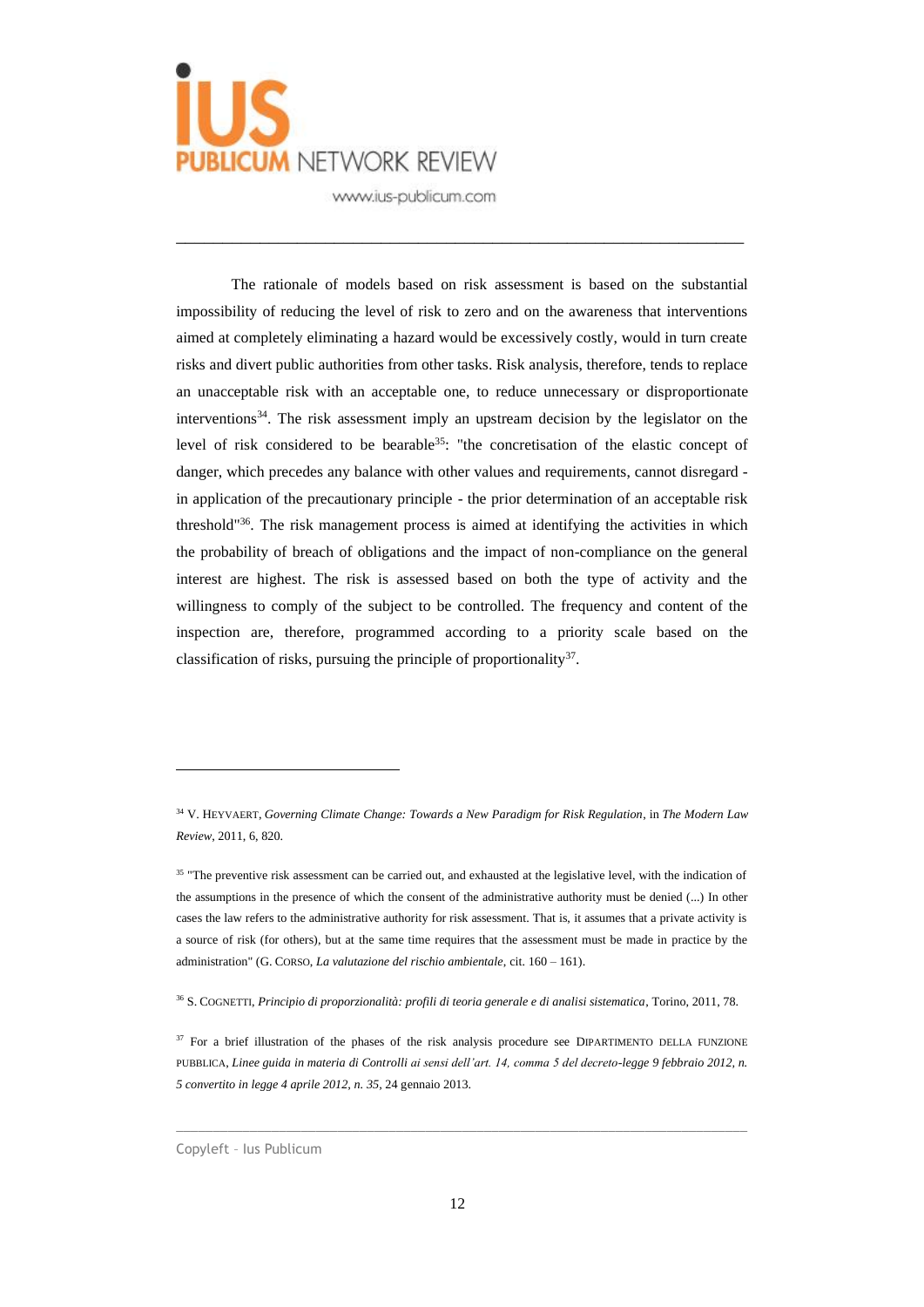

In Italy, the introduction of risk management models by private individuals subject to public control has initially acquired importance for the purposes of judicial control over the legal entities' liability<sup>38</sup>. Subsequently, this instrument assumed an essential role in the context of "punctual checks on compliance with general obligations" by private individuals<sup>39</sup> and in areas where the external supervision of administrative authorities is closely linked to internal controls by corporations<sup>40</sup>. In these areas, risk analysis contributes to the setting of objectives and methods of intervention to limit illegal acts or dangerous events.

\_\_\_\_\_\_\_\_\_\_\_\_\_\_\_\_\_\_\_\_\_\_\_\_\_\_\_\_\_\_\_\_\_\_\_\_\_\_\_\_\_\_\_\_\_\_\_\_\_\_\_\_\_\_\_\_\_\_\_\_\_

The recent Italian anti-corruption legislation has conceived the corruptive risk mainly as an internal element of the administrative organization, highlighting the need to develop prevention strategies aimed at creating operating conditions in the administrations that reduce the risk of corrupt behaviour by public officials, although, as highlighted by some authors, the controls on private activity also constitute a significant opportunity for corruption $41$ .

<sup>39</sup> A. MOLITERNI, *Controlli pubblici sui soggetti privati e prevenzione della corruzione*, cit. 207.

<sup>40</sup> "Even in traditional controls, it is not infrequent that the controller contributes to define the parameters of the control, even on a conventional basis with the recipients of its action (think of the circularity of the process of planning and strategic control or the definition of the instruments of the sector in the field of fiscal inductive control)". (M. DE BENEDETTO, *Controlli, II) Controlli amministrativi*, cit. 2)

<sup>41</sup> Art. 1, comma 5 of law 6 november 2012, n. 190, *Disposizioni per la prevenzione e la repressione della corruzione e dell'illegalità nella pubblica amministrazione*, provided that the central government's corruption prevention plan should provide an assessment of the different level of exposure of the offices to the risk of corruption and indicate the organisational interventions aimed at preventing the same risk. It is clear from this provision that in the field of anti-corruption, the planning of controls has been based on the internal risk

 $\_$  , and the set of the set of the set of the set of the set of the set of the set of the set of the set of the set of the set of the set of the set of the set of the set of the set of the set of the set of the set of th

<sup>38</sup> See artt. 6 e 7 del d.lgs. 8 giugno 2001 n. 231. Pursuant to the decree, the adoption and effective implementation by private collective entities of risk management models suitable for preventing certain crimes is the means to avoid incurring administrative liability. In this field, the control over the adequacy of the organisational models adopted is subsequent and possible by the criminal judge called upon to assess the so-called organisational fault.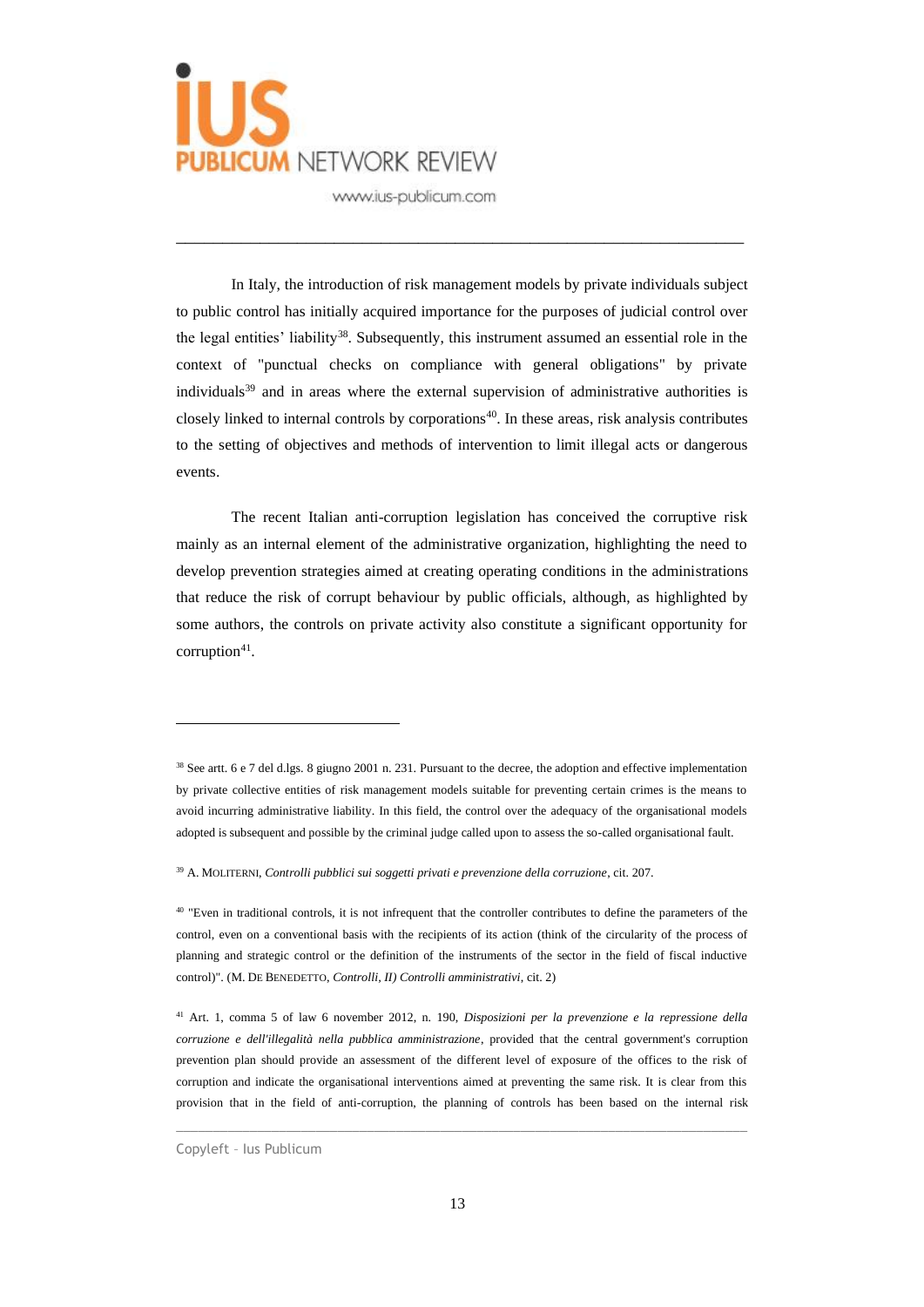

## **4. THE STRUCTURE AND FUNCTION OF THE THREE-YEARS CORRUPTION PREVENTION PLANS**

\_\_\_\_\_\_\_\_\_\_\_\_\_\_\_\_\_\_\_\_\_\_\_\_\_\_\_\_\_\_\_\_\_\_\_\_\_\_\_\_\_\_\_\_\_\_\_\_\_\_\_\_\_\_\_\_\_\_\_\_\_

Article 1, paragraph 5 of Law 190/2012 provides that the central government's corruption prevention plan must provide an assessment of the different level of exposure of offices to the risk of corruption in order to identify the organisational measures aimed at preventing the same risk. Paragraph 8 provides that, as part of the three-year prevention plans, the person responsible for preventing corruption shall define the appropriate procedures for selecting and training employees to operate in sectors particularly exposed to corruption and that activities at risk of corruption shall be carried out, where possible, by staff trained at the "*SNA - Scuola Nazionale dell'Amministrazione*" <sup>42</sup>. Paragraph 9 included, among the requirements to which the prevention plan responds, the identification of the activities in which the risk of corruption is highest and the provision of mechanisms for training, implementation and control of appropriate decisions to prevent the risk of corruption. It also provides for the rotation of appointments in the offices responsible for carrying out the activities where the risk of corruption is highest. Paragraph 16 identified a number of procedures, united by the element of attribution of utility by the administration to private parties, in which transparency must be particularly guaranteed, given the high risk of corruption, including authorisation or concession procedures and procedures for the attribution of economic advantages to public and private persons and entities<sup>43</sup>. Paragraph

management model, i.e. the introduction in the organization of public offices of risk identification, assessment, management and monitoring strategies on the model of those adopted by private companies, in order to reduce the risk of conduct that hinders the pursuit of the institutional aims of the administration.

 $42$  Art. 1 co. 11 Law n. 190 of 6 of November 2012.

<sup>43</sup> The procedures particularly subject to risk identified by law are a) authorization or concession; b) choice of the contractor for the assignment of works, supplies and services, also with reference to the selection method chosen in accordance with the code of public contracts relating to works, services and supplies, referred to in Legislative Decree no. 231/2001. 12 April 2006, n. 163; c) granting and disbursement of grants, contributions, subsidies, financial aids, as well as the attribution of economic advantages of any kind to public and private persons and

 $\_$  , and the set of the set of the set of the set of the set of the set of the set of the set of the set of the set of the set of the set of the set of the set of the set of the set of the set of the set of the set of th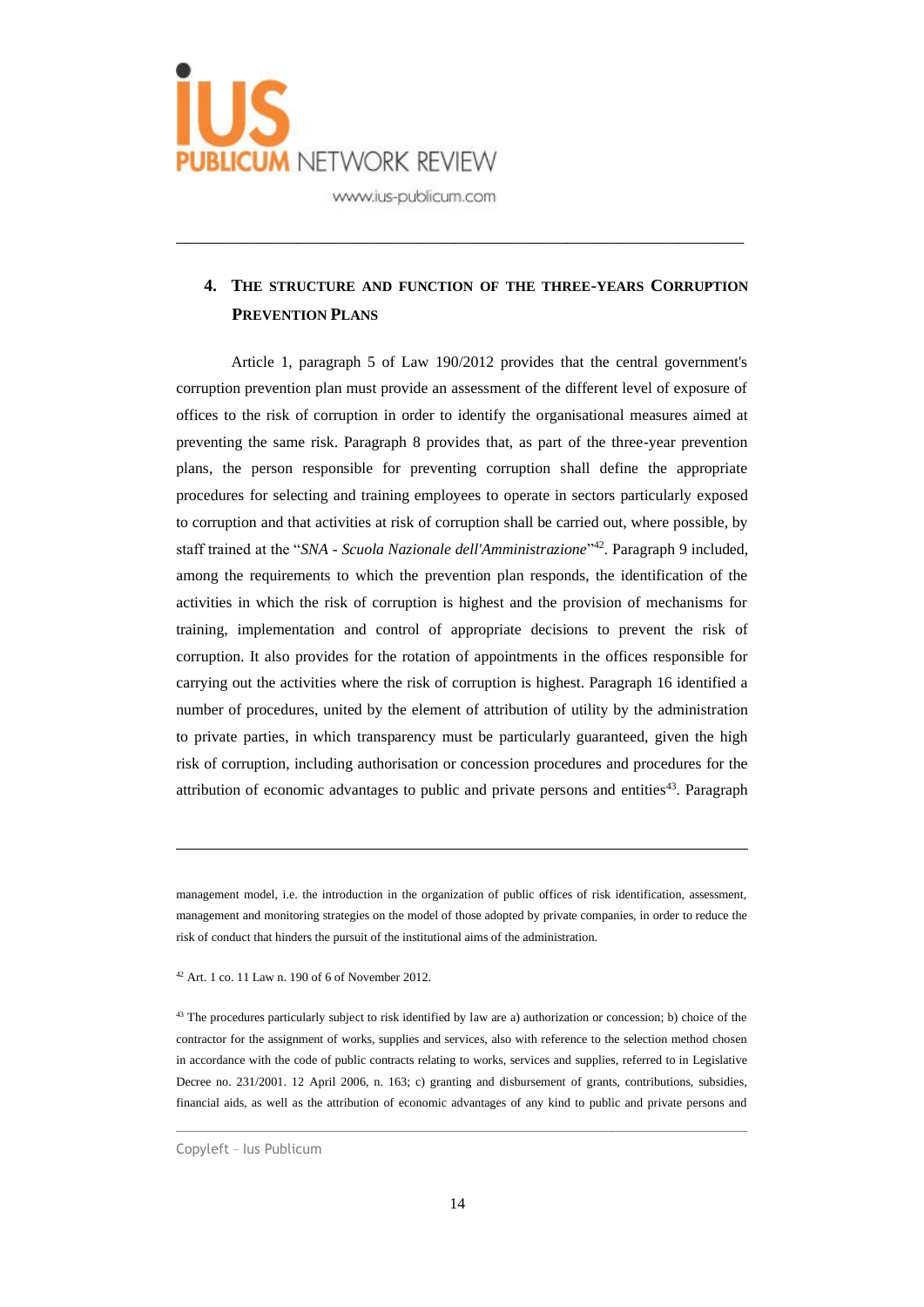

60 imposed the adoption of models of organisation and risk management, as part of the three-year plan for the prevention of corruption, also on the regions and autonomous provinces of Trento and Bolzano, local authorities, as well as public bodies and private law subjects subject to their control $44$ .

\_\_\_\_\_\_\_\_\_\_\_\_\_\_\_\_\_\_\_\_\_\_\_\_\_\_\_\_\_\_\_\_\_\_\_\_\_\_\_\_\_\_\_\_\_\_\_\_\_\_\_\_\_\_\_\_\_\_\_\_\_

The National Anti-Corruption Plan has provided for the identification of risk areas to select the areas where to implement preventive measures. Some risk areas that are mandatory for all administrations are indicated in Annex 2 to the N.N.A., which provides a minimal list, to which are added the additional areas identified by each administration<sup>45</sup>. With respect to these areas, the three-year plan must then identify their characteristics, actions, and tools to prevent risk, establishing priorities for intervention through the following activities.

First of all, the mapping of the processes implemented by the Administration, i.e. the identification of the process, its phases and the responsibilities for each phase, so as to be able to catalogue all the processes managed by the reference Administration in the risk areas.

Once the processes have been mapped within the institution, it is necessary to carry out a risk assessment for each of them. To this end, it is necessary to identify the risk,

<sup>45</sup> Allegato1 N.A.P., Soggetti, azioni e misure finalizzati alla prevenzione della corruzione.

bodies; d) competitions and selective tests for the recruitment of personnel and career progression as per article 24 of the aforementioned Legislative Decree n. 150 of 2009. In this sense, see article 16 of Law no. 190 of 6 November 2012.

<sup>&</sup>lt;sup>44</sup> For the latter, it is provided that "if these entities already adopt models of organisation and risk management on the basis of Legislative Decree no. 231 of 2001 in their anti-corruption prevention activities, they may focus on them, but extending their scope not only to crimes against the public administration provided for by Law no. 231 of 2001 but also to all those considered in Law no. 190 of 2012, on the active and passive side, also in relation to the type of activity carried out by the entity (instrumental companies/companies of general interest)". N.A.P., 33.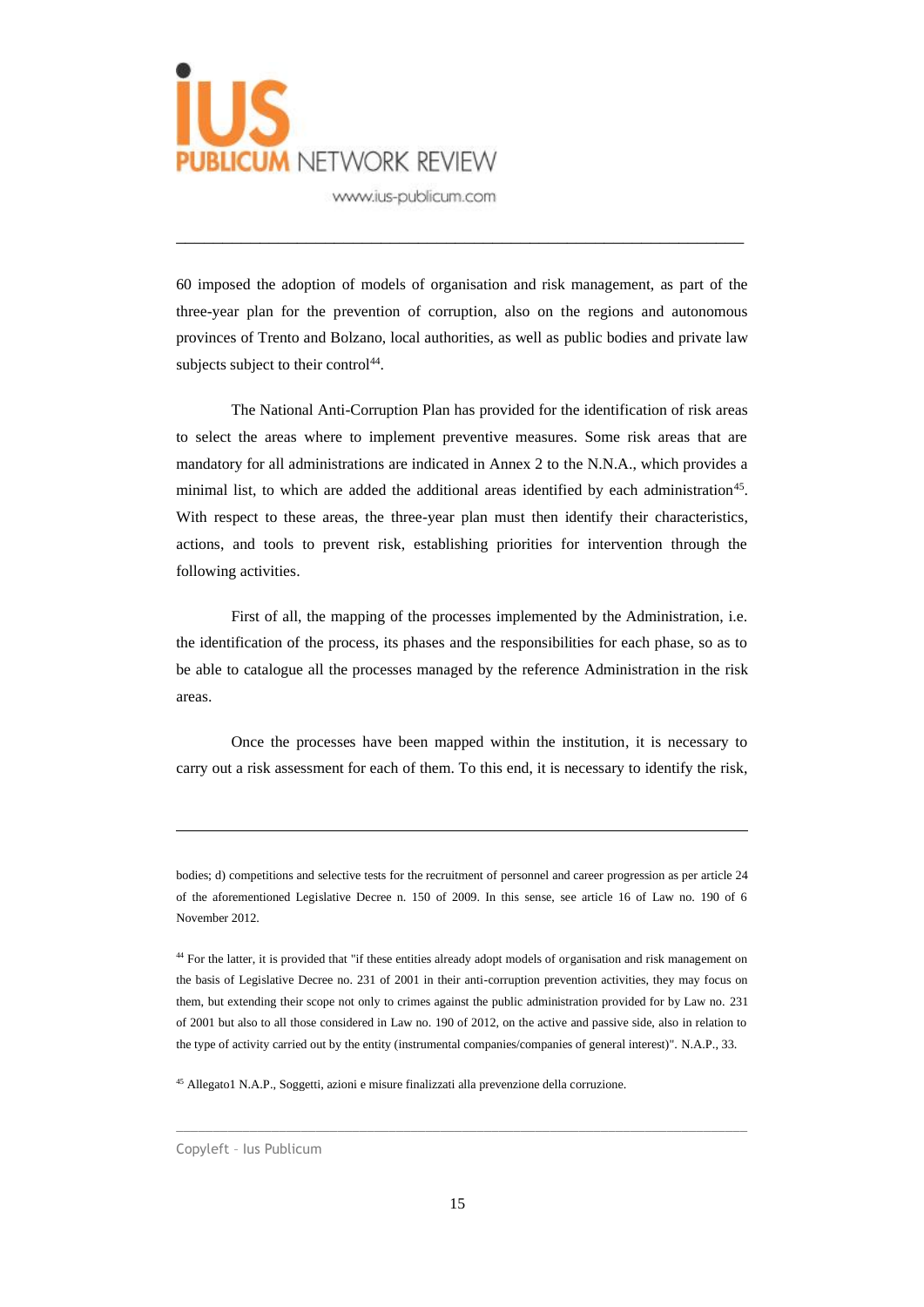

also thanks to consultation and comparison between the parties involved, taking into account the specificities of each administration and of each process, as well as judicial (in particular, criminal or administrative liability proceedings and decisions) or disciplinary (proceedings initiated, penalties imposed) measures that have affected the administration. The risks are then entered in a "risk register". In order to determine the overall risk level of the process, the Plan provides for an assessment of the degree of probability that the event will actually occur and the related economic, organizational and reputational impact. Subsequently, the risk weighting phase takes place, through comparison with other risks and the setting of priorities and urgency of treatment.

\_\_\_\_\_\_\_\_\_\_\_\_\_\_\_\_\_\_\_\_\_\_\_\_\_\_\_\_\_\_\_\_\_\_\_\_\_\_\_\_\_\_\_\_\_\_\_\_\_\_\_\_\_\_\_\_\_\_\_\_\_

The third stage is the treatment of the risk, based on the priorities identified, and the provision of a scale of interventions by the prevention officer. The identification of treatment priorities is a prerequisite for the preparation of the proposed three-year corruption prevention plan.

Finally, the monitoring phase is foreseen, which involves the assessment of the level of risk following the prevention measures introduced, to verify the effectiveness of the prevention systems adopted and, therefore, the subsequent implementation of further prevention strategies.

Annex 5 of the N.N.A. has outlined some risk assessment criteria of the different procedures such as, for example, the level of discretion, the organizational impact, the external relevance, the economic impact, the complexity of the process, the reputational impact, the fractionability of the process and the controls foreseen. Annex 4, then, enumerates some additional measures to prevent the risk of corruption without any claim to completeness and without prejudice to the discretion of individual entities to define  $others<sup>46</sup>$ .

<sup>46</sup> See P. COSMAI, *La mappatura e la gestione del rischio per i p.t.p.c.,* in *Azienditalia - Il Personale*, 1, 2014, 13-

Copyleft – Ius Publicum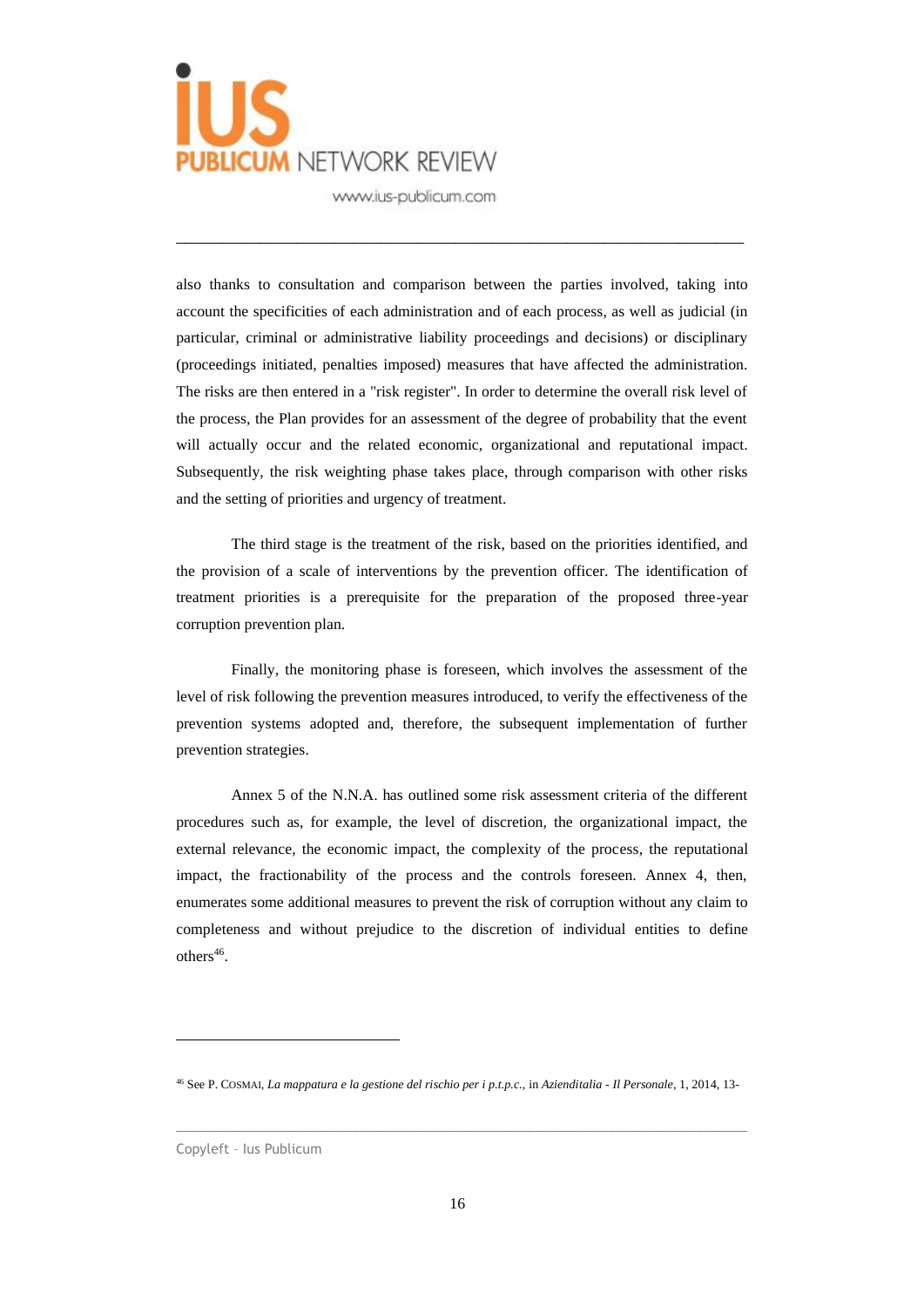

In essence, the function of three-year plans is mainly to ensure the concrete implementation of the directives provided by the N.A.P. on the basis of the specifics of the context, internal and external, of the organizational structure, identifying the procedures most exposed to possible corruptive phenomena and the related measures to prevent them.

\_\_\_\_\_\_\_\_\_\_\_\_\_\_\_\_\_\_\_\_\_\_\_\_\_\_\_\_\_\_\_\_\_\_\_\_\_\_\_\_\_\_\_\_\_\_\_\_\_\_\_\_\_\_\_\_\_\_\_\_\_

The 2015 update of the N.N.A. has provided principles and methodological indications to overcome the shortcomings found in the risk analysis and management in the three-year plans for corruption adopted since the entry into force of the anti-corruption law. The document specified the contents of the different phases of the risk management process relating, in particular, to the analysis of the context, external and internal; the identification of risk events; the identification of the level of exposure to risk of the activities and related processes; the treatment of risk based on the priorities that emerged during the assessment of risk events and the monitoring of three-year plans for corruption<sup>47</sup>.

A recent reform of the legislation regarding the Italian public administration has imposed greater precision in the identification of the main risks and related remedies<sup>48</sup>. The legislative decree on the prevention of corruption, publicity and transparency, implementing the delegation contained in the aforementioned law, has provided for some amendments to Law n. 190/2012, clarifying that it is up to the N.N.A. to identify the main risks of corruption and related remedies<sup>49</sup> and specifying that the three-year plans for the prevention of corruption of central government, in identifying the activities where the risk

 $\_$  , and the set of the set of the set of the set of the set of the set of the set of the set of the set of the set of the set of the set of the set of the set of the set of the set of the set of the set of the set of th

<sup>47</sup> National Anti-Corruption Authority, Resolution n. 12 del 28 ottobre 2015, Update 2015 al National Anti-Corruption Plan, 15 – 24.

<sup>48</sup> Legge 7 agosto 2015 n. 124, Deleghe al Governo in materia di riorganizzazione delle amministrazioni pubbliche.

<sup>49</sup> Art. 41, lett. b) D.Lgs. 25 maggio 2016, n. 97, cit.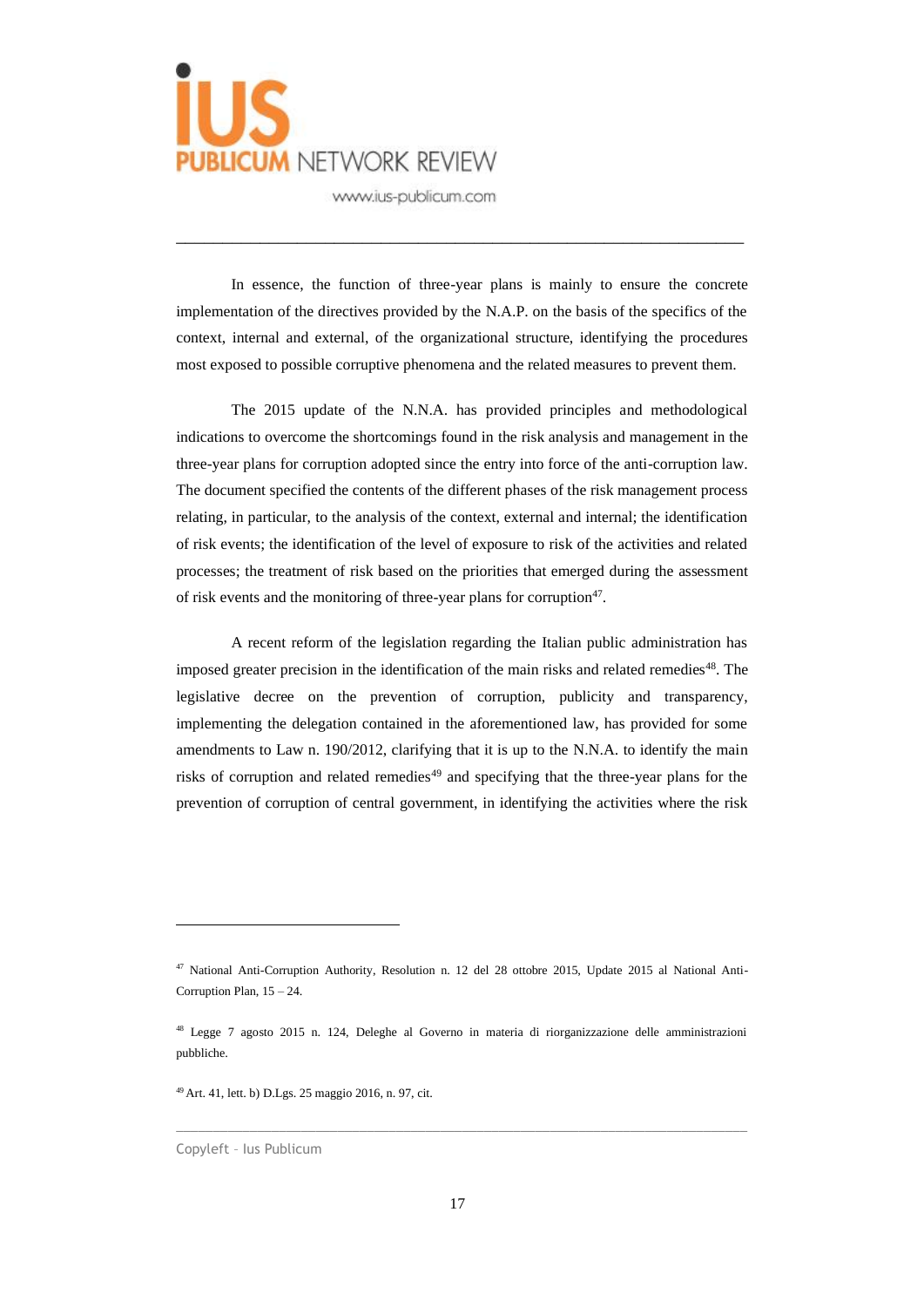

of corruption is higher, must also consider areas other than those provided for by the N.N.A. and indicate the related measures to combat them<sup>50</sup>.

\_\_\_\_\_\_\_\_\_\_\_\_\_\_\_\_\_\_\_\_\_\_\_\_\_\_\_\_\_\_\_\_\_\_\_\_\_\_\_\_\_\_\_\_\_\_\_\_\_\_\_\_\_\_\_\_\_\_\_\_\_

The 2016 update of the N.N.A. has introduced a series of general provisions in order to implement recent legislative changes, international guidelines and to address the critical issues highlighted by the evaluation of the three-year plans for corruption for the period 2016 - 2018. The second part of the Plan contains a series of in-depth studies concerning, on the one hand, those exposed to the risk of corruption (small municipalities, metropolitan cities, professional bodies and colleges and educational institutions) and, on the other hand, certain thematic areas such as the protection and enhancement of cultural heritage, health, and territorial governance.

# **5. THE 2016 NATIONAL ANTI-CORRUPTION PLAN AND THE PROVISIONS FOR IDENTIFYING AND ASSESSING THE RISK OF CORRUPTION IN THE GOVERNMENT OF THE TERRITORY**

As anticipated, the 2016 update of N.A.P. contains an entire section about the area of territorial government. After a first generic identification of the main causes of corruption in the sector – analysed in the first paragraph – it moves on to the identification of some risks inherent, mainly, to the general planning phase at municipal level and identifies the related organizational measures to prevent corruption. The N.N.A. does not consist in a rigid scheme binding on the administrations, but in a simple guideline to support the elaboration of the three-year plans, which, however, must be contextualized and adapted to the specific size and characteristics of each administration. A brief passage identifies the main risk areas in the context of regional, provincial or metropolitan territorial planning, in the environmental or landscape protection regulations that entail significant limitations on the use or transformation of the territory, as well as in the approval of specific variants that provide for cartographic changes in relation to the boundary areas.

<sup>50</sup> Art. 41, lett. i) D.Lgs. 25 maggio 2016, n. 97, cit.

Copyleft – Ius Publicum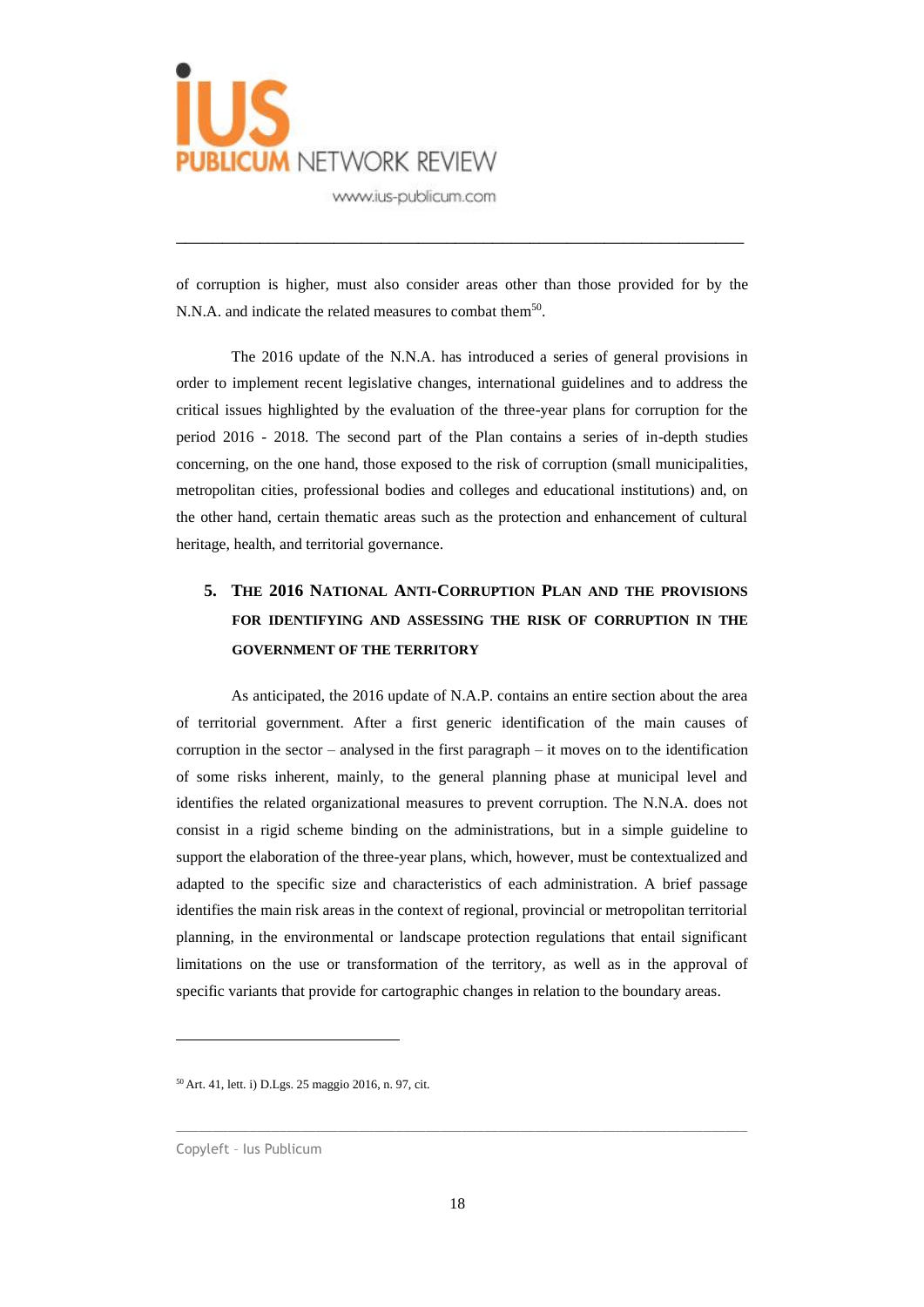

It then moves on to the analysis of planning at municipal level. The processes taken into consideration by the N.N.A. are those of general urban planning, implementation planning and building permits.

\_\_\_\_\_\_\_\_\_\_\_\_\_\_\_\_\_\_\_\_\_\_\_\_\_\_\_\_\_\_\_\_\_\_\_\_\_\_\_\_\_\_\_\_\_\_\_\_\_\_\_\_\_\_\_\_\_\_\_\_\_

Within the General Town Plan several risk areas are identified. First, the approval of specific variants, from which a significant economic advantage may arise for private parties, in terms of increasing the building powers or the value in use of the buildings concerned. The risks identified relate to the increased land consumption that may give an undue advantage to the beneficiaries of the measure, the possible unequal treatment between different operators and the underestimation of the higher value generated by the variant. The N.N.A. does not identify specific preventive measures but has exclusively highlighted the need to careful mapping the processes by the individual P.A. as part of their three-year plans.

Secondly, the risks associated with the methods and techniques used to draw up the plan or variants are highlighted. In particular, the risk is determined by the difficulty of objective and transparent verification of the correspondence between the technical solutions adopted and the political choices underlying them, since the public interests that are actually intended to be pursued are often not clear. Among the measures suggested by the National Anticorruption Authority is the transparency of the reasons that determine the choice to entrust the drafting of the plan to private professionals, as well as the procedures for their identification and the related costs. The assignment must comply with the public procurements' principles. Moreover, it advices agreements between small neighbouring municipalities for the drafting of their respective plans, to achieve cost savings and the acquisition of a broader vision of the territorial context, as well as the direct involvement of technical and legal municipal structures. The importance of a prior analysis on the absence of causes of incompatibility or conflict of interest for all members of the working group is also highlighted. Furthermore, a clear and explicit indication of the general objectives of the plan and the elaboration of general criteria and guidelines for the definition of the consequent planning choices, to be submitted to the participation of the local population, is requested in order to allow the verification of the coherence between territorial policy guidelines and technical solutions.

Copyleft – Ius Publicum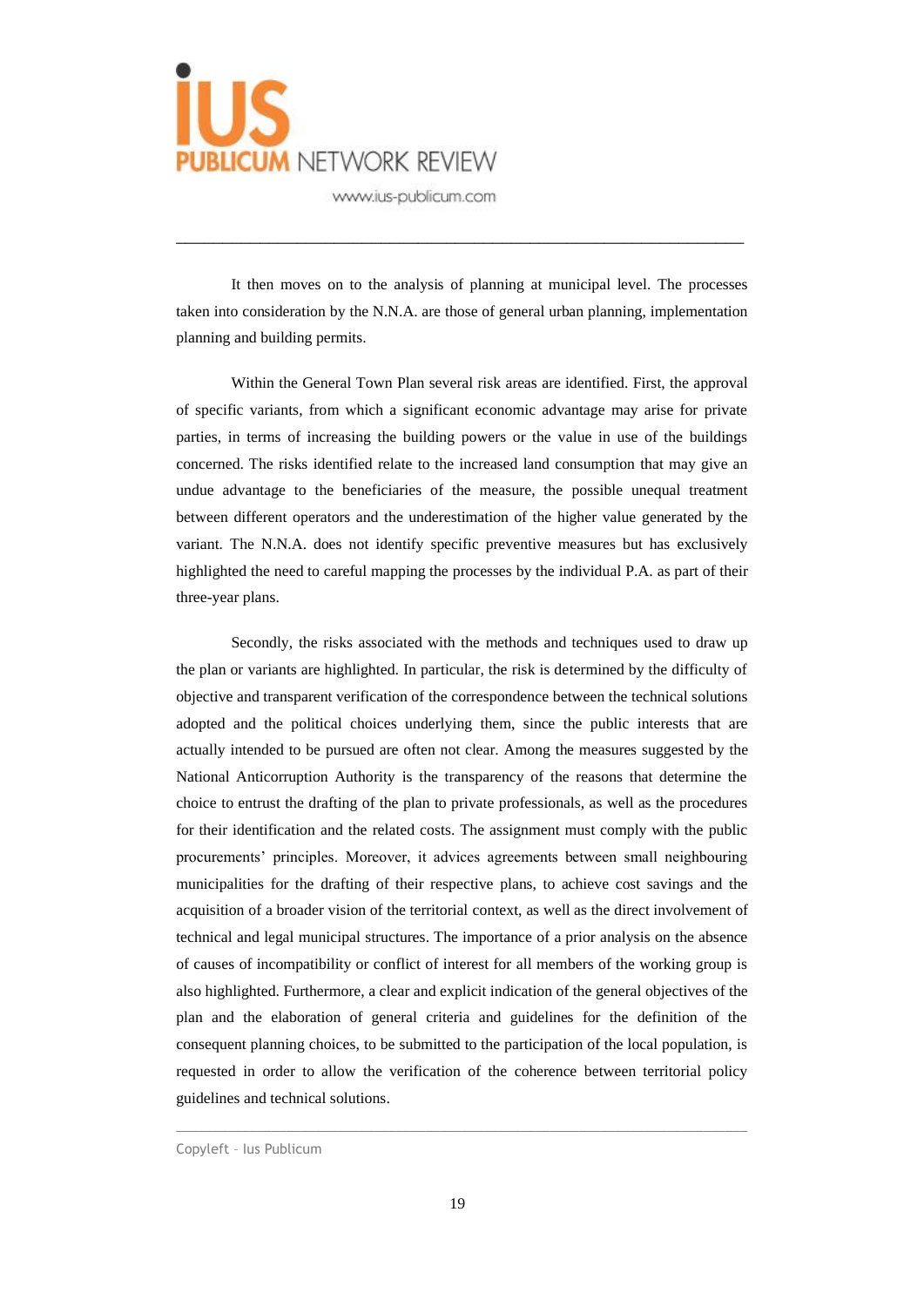

Thirdly, the risks associated with the publication phase of the plan and the collection of comments are examined. One of the main causes of corruption in this phase is linked to the information asymmetries in favour of private interest groups that can be exploited to guide and condition planning choices. Among the preventive measures, the National Anticorruption Authority has identified the disclosure and transparency of plan decisions, through the circulation of explanatory documents drawn up in non-technical language and the provision of information points for citizens; a strict control on compliance with the publication obligations under Legislative Decree no. 33/2013 by the person in charge of the procedure; an explicit attestation of the publication of the measures and the documents to be attached to the approval measure.

\_\_\_\_\_\_\_\_\_\_\_\_\_\_\_\_\_\_\_\_\_\_\_\_\_\_\_\_\_\_\_\_\_\_\_\_\_\_\_\_\_\_\_\_\_\_\_\_\_\_\_\_\_\_\_\_\_\_\_\_\_

Finally, consideration is given to the approval phase of the plan by the local authorities at a higher level, where the main risk is to amend the plan with the acceptance of observations that are contrary to the general interests of protection and rational land use underlying the plan. The possible preventive measures consist in the prior determination and publicity of the general criteria to be followed in the preliminary investigation for the assessment of the observations; in the specific justification of the decisions to accept the observations modifying the adopted plan, with particular reference to the impact on the environmental, landscape and cultural context and in the subsequent monitoring of the acceptance or not of the observations of private individuals and their motivations. If several local authorities (region, province and metropolitan city) will take part in the process of approving the municipal plans in order to ensure consistency between the various levels of government in the area, a number of risky events are identified, mainly linked to opportunistic inertia of the authorities, superficiality in the preliminary investigation by the person responsible for the procedure and the lack of justification for accepting the municipal counterclaims. The preventive measures, in this context, are based on increasing transparency and strengthening internal control measures, including sample checks, procedural time frames and the content of the documents.

N.A.P. 2016 then goes on to examine the implementation planning phase, which involves a wide range of detailed urban planning tools, including the above-mentioned complex programmes. It should be noted that in the implementation plans the risk is higher

Copyleft – Ius Publicum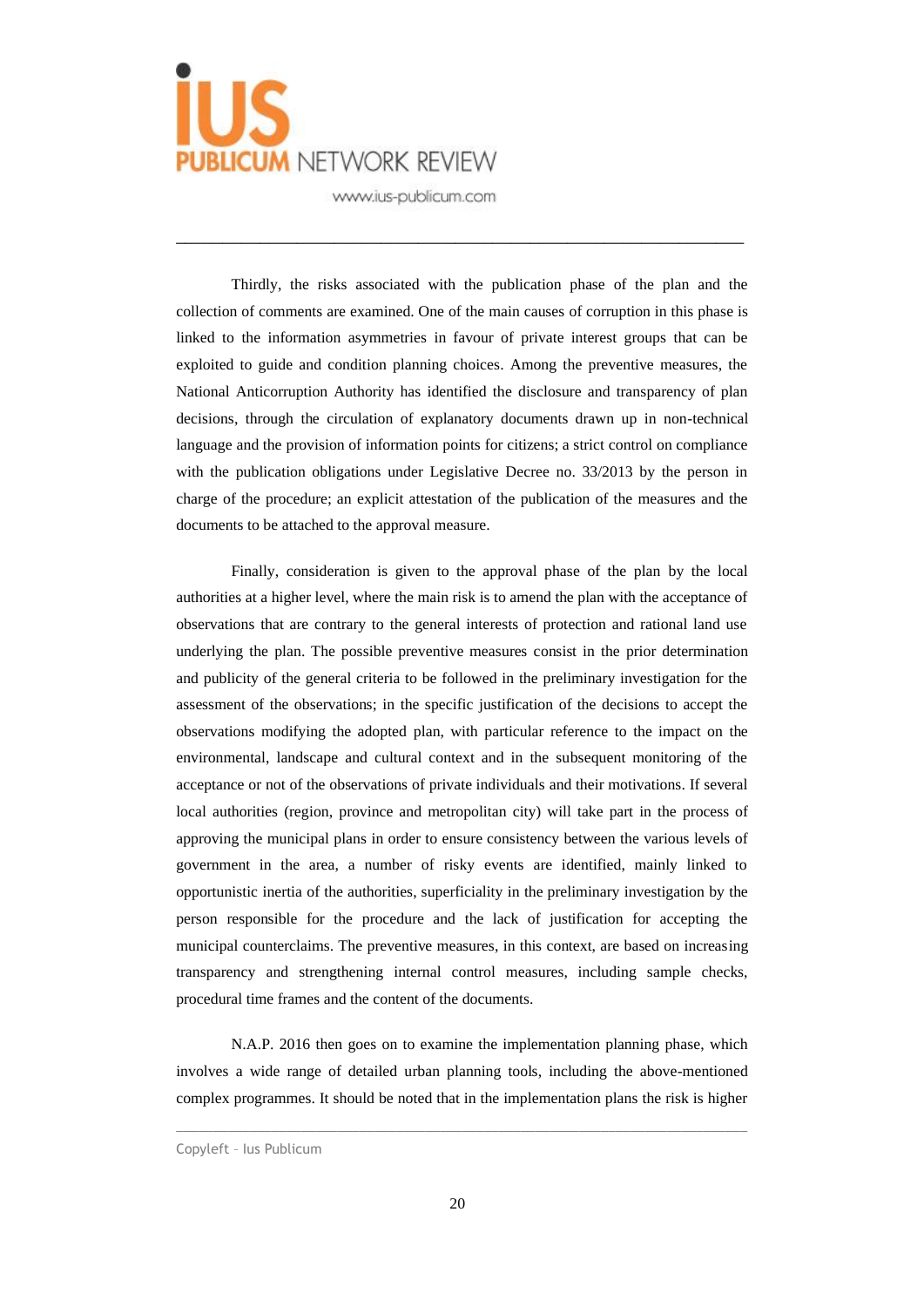

due to the direct proximity of the plan decisions to the economic and financial interests of the individuals concerned.

\_\_\_\_\_\_\_\_\_\_\_\_\_\_\_\_\_\_\_\_\_\_\_\_\_\_\_\_\_\_\_\_\_\_\_\_\_\_\_\_\_\_\_\_\_\_\_\_\_\_\_\_\_\_\_\_\_\_\_\_\_

First of all, private initiative implementation plans are characterized by the presence of a private promoter who agrees on preparing an urban planning tool, in exchange to the realization of primary and secondary urbanization works and the sale of the necessary areas. Inevitably, these instruments have been identified by the National Anticorruption Authority as particularly exposed to undue pressure from particularistic interests. Among the risky events in this area is the possible inconsistency between private initiative implementation plans and the G.T.P., which results in improper land use. On this point, we suggest a greater enhancement of the prescriptive effectiveness of the G.T.P. with a clear and precise definition of the objectives to be achieved during the implementation phase. The preventive measures indicated in the N.N.A. mainly concern the increase of transparency in the procedural phase. For example, the adoption of internal guidelines, subject to publication, that regulate the procedure to be followed, specific forms of transparency and reporting, check lists to verify the requirements to be put in place, as well as the preparation of a register of meetings with the implementing parties. Regarding public initiative implementation plans, the National Anticorruption Authority limits itself to directing the attention of the administrations towards variant plans that produce a reduction in the areas subject to scaler constraints.

The N.A.P. then moves on to the analysis of urban development agreement, considered in doctrine as "the archetype of the public/private agreement in urban planning"<sup>51</sup>. The risk inherent in the stipulation of the agreements does not seem to be as high as that relating to the implementation plans, since the permitted volumes, the use of the areas, and so on are already indicated in the plan. The National Anticorruption Authority has attached particular importance to the convention schemes that set out the

<sup>51</sup> P. URBANI, *L'urbanistica,* in F. MERLONI E L. VANDELLI (a cura di), Volume ASTRID, *La corruzione amministrativa. Cause, prevenzione e rimedi,* Passigli, 2010, 1.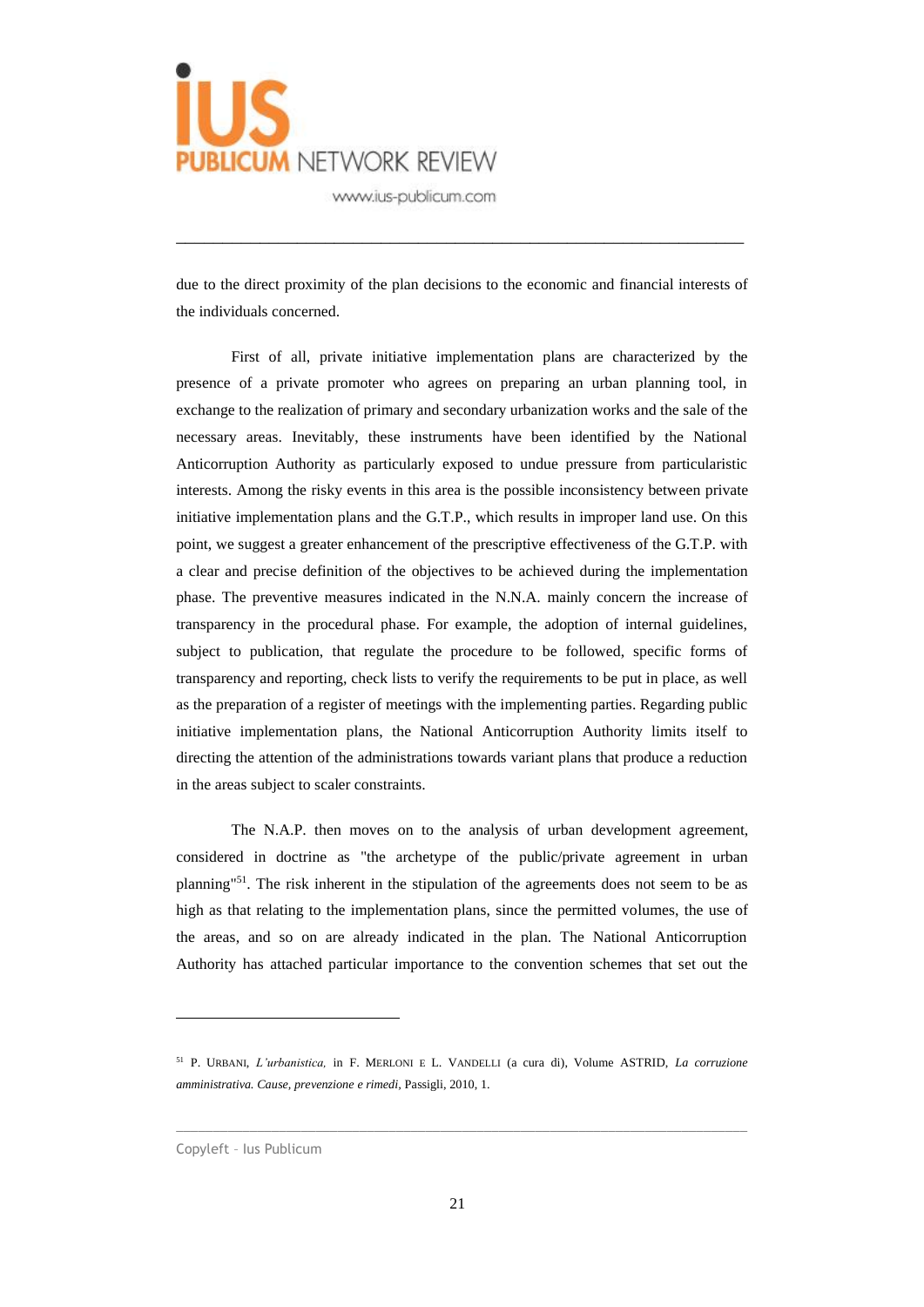

\_\_\_\_\_\_\_\_\_\_\_\_\_\_\_\_\_\_\_\_\_\_\_\_\_\_\_\_\_\_\_\_\_\_\_\_\_\_\_\_\_\_\_\_\_\_\_\_\_\_\_\_\_\_\_\_\_\_\_\_\_

commitments made by the private party for the execution of the urbanisation works connected with the intervention. Administrations are urged to adopt convention schemes of a type designed to ensure comprehensive and transparent regulation of all aspects relating to the agreement. Possible risky events relate to the calculation of urbanization charges, the identification of urbanization works, the transfer of areas necessary for primary and secondary urbanization works and the monetization of standard areas. With regard to urbanization charges, in order to prevent the risk of their inadequate measurement, it is suggested to introduce a certification that the parametric tables on which the charges are calculated have been updated, that they have been published and that the calculation has been entrusted to personnel other than those who is in charge of the investigation of the implementation plan and the convention. As far as the identification of the works, the risks are represented either by the predominant benefit of the private operator, or by the circumstance that the costs of implementation may be higher than those that the municipality would face with direct execution. Among the preventive measures proposed in the N.N.A. there is the obligation of a specific reasoning about the need to have the secondary urbanization works carried out directly by the private builder and the provision of an opinion of the person responsible for planning the public works. As regards the identification of the areas to be acquired in order to carry out the urbanization works, the risks relate to the quality and quantity of the areas and the preventive measures concern the identification of a person responsible for the acquisition of the areas, as well as the monitoring of the municipality on the timing and fulfilment of the acquisition. If, as an alternative to the sale of areas, it is envisaged that they will be monetised and a sum of money paid to the municipality instead of the sale of areas, it is suggested that general criteria for quantifying the value of the areas will be established, that checks will be introduced by collective bodies, and that payment will be made at the same time as the agreement is signed. Finally, with regard to the execution by private operators of urbanization works, reference is made to the risks associated with the execution phase of public works and the need for effective supervision, possibly entrusted to an internal technical structure set up for this purpose.

N.A.P. 2016 dedicates its last paragraphs to the control of building permits, governed by Presidential Decree 380 of 2001. In this context, the presence of centralised

Copyleft – Ius Publicum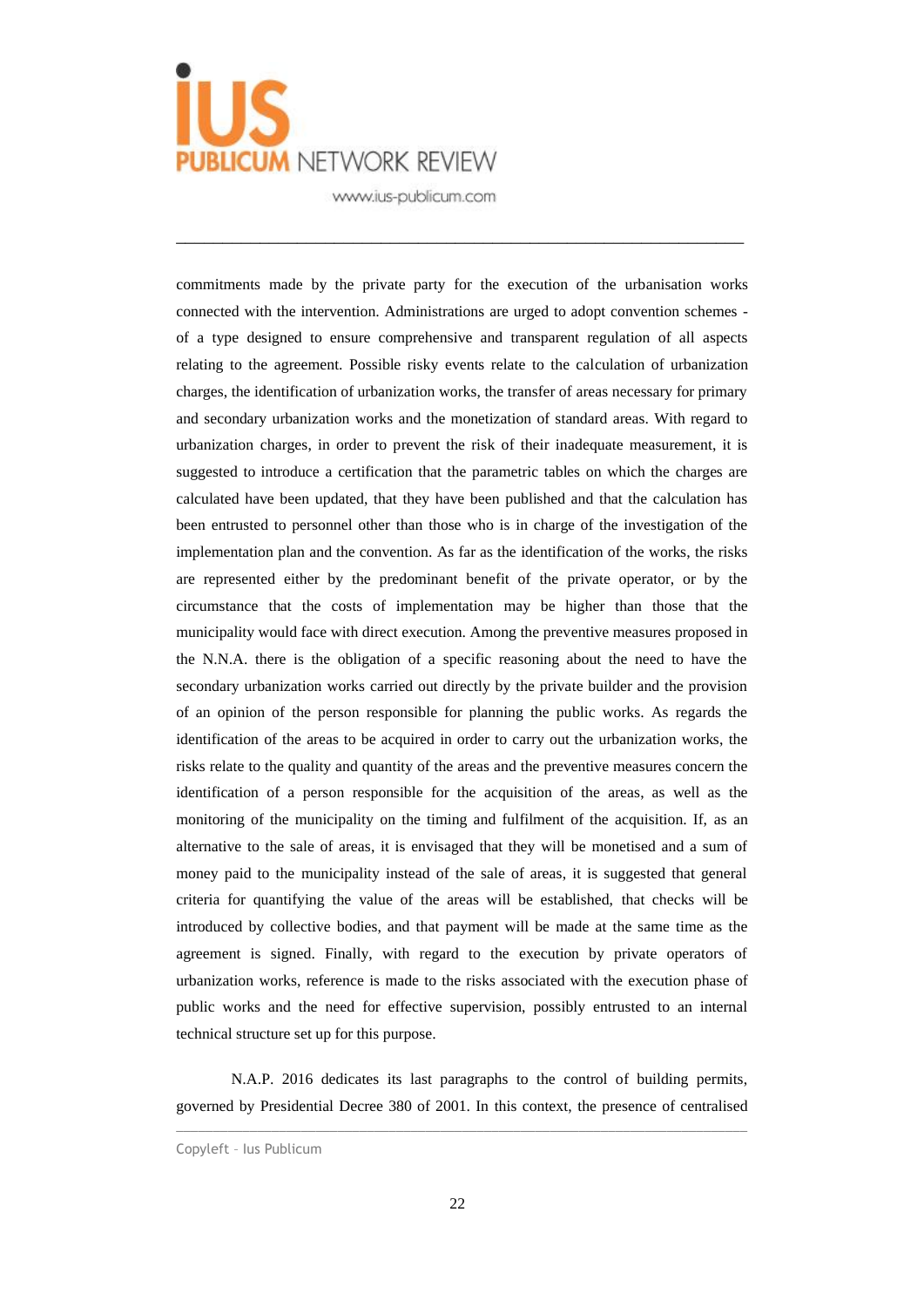

technical bodies, such as the "One Stop Shop for construction" and the "One Stop Shop for production activities", the fact that the activity of issuing building permits and checks in relation to applications submitted by private individuals for liberalised activities is of a restricted nature, and the presence of unified and transparent forms are all preventive elements of corruptive risk. Nevertheless, corruption offences in this area are particularly frequent. On this point, the delicate question of the relationship between criminal judge and administrative action has fuelled the interest of the legal scholars, which have observed the significant incisiveness of the criminal courts' review of decisions taken by the administration in the construction sector<sup>52</sup>.

\_\_\_\_\_\_\_\_\_\_\_\_\_\_\_\_\_\_\_\_\_\_\_\_\_\_\_\_\_\_\_\_\_\_\_\_\_\_\_\_\_\_\_\_\_\_\_\_\_\_\_\_\_\_\_\_\_\_\_\_\_

#### **6. CONCLUSIONS**

The government of the territory represents an area particularly exposed to maladministration. The analysis of the main sources of risk and the consequent preventive strategies proposed by the National Anticorruption Authority in 2016 revealed that the characteristics of urban planning make this matter, in part, unsuitable for the implementation of the classic prevention mechanisms introduced in the three-year anticorruption plans.

The risk analysis model, generally adopted for the preparation of three years plans, is based on the introduction of organizational measures within the administrations, aimed at clearly identifying the areas of responsibility of each official involved in the various procedures within the administration and to intervene preventively on the most delicate phases, through the imposition of rotation obligations, double checks systems, and so on. Such one-off measures appear to be effective in the most restricted contexts, such as in the field of building practices, where the key decision-making role is played by public officials.

 $\_$  , and the set of the set of the set of the set of the set of the set of the set of the set of the set of the set of the set of the set of the set of the set of the set of the set of the set of the set of the set of th

<sup>52</sup> B. TONOLETTI, *La pubblica amministrazione sperduta nel labirinto della giustizia penale*, in *Riv. Trim. Dir. Pubbl*., 2019, 1, 76 e ss.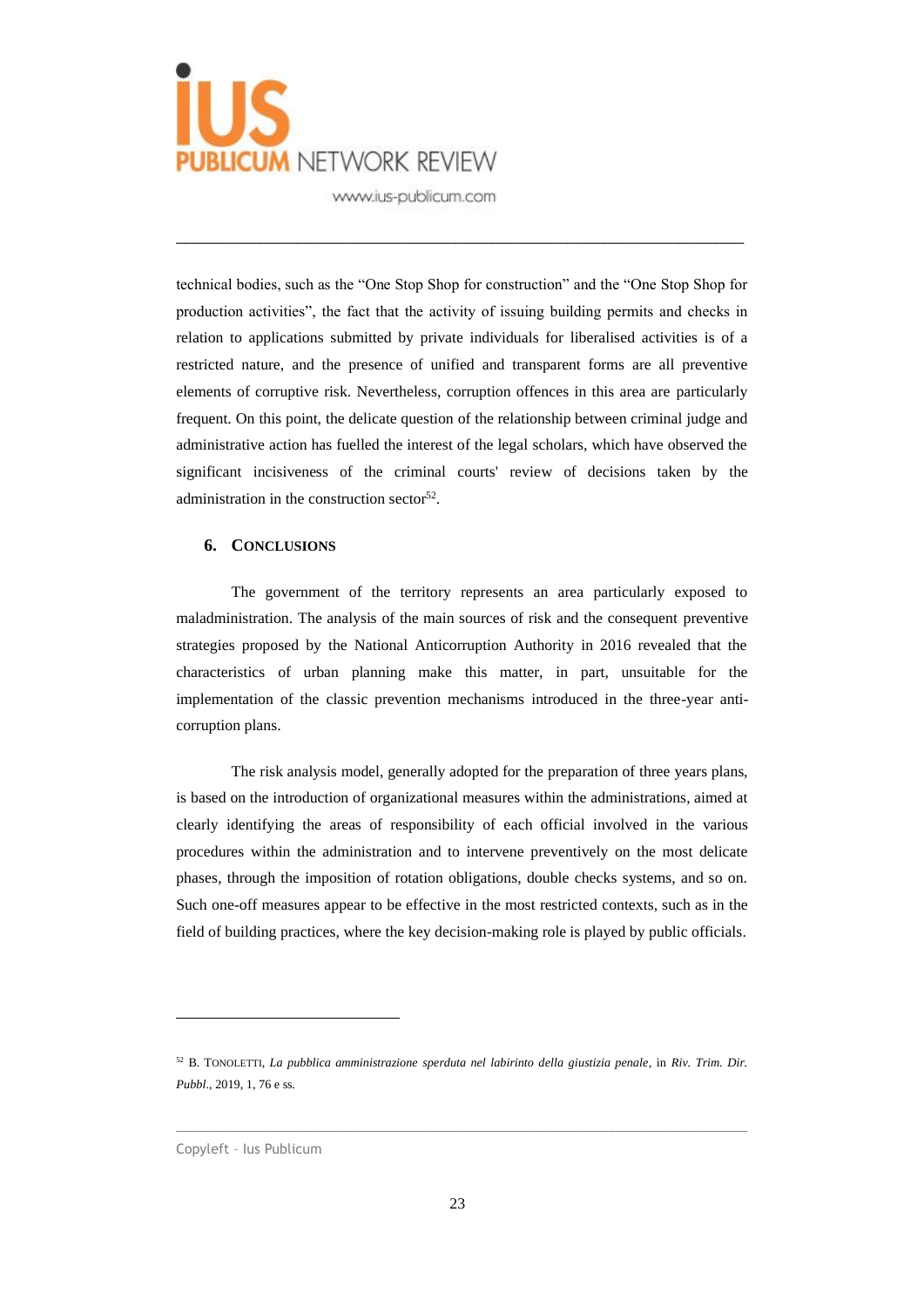

On the contrary, the corruptive risk in urban planning is part of a particularly wide and difficult to control dimension, with a strong political imprint. The most important decisions in this field are taken by municipal and regional government bodies. Moreover, in the increasingly numerous cases of consensual definition of urban planning arrangements, the involvement of the private sector is a further obstacle to the introduction of preventive control systems.

\_\_\_\_\_\_\_\_\_\_\_\_\_\_\_\_\_\_\_\_\_\_\_\_\_\_\_\_\_\_\_\_\_\_\_\_\_\_\_\_\_\_\_\_\_\_\_\_\_\_\_\_\_\_\_\_\_\_\_\_\_

Given these peculiarities, the most effective prevention measures seem to be those linked to participation and transparency.

First, the extent of the discretionary power in the preparation of acts with a general and planning content attributes central importance to the discipline of the procedural investigation and to the rules on participation<sup>53</sup>. The rights of participation in matters of territorial governance are provided for by the sectorial regulations, since they are not applicable to the activity of the P.A. aimed at issuing acts of general and planning content<sup>54</sup>. This creates a proliferation of participatory models, introduced by regional laws. The latter frequently provide for rather significant participatory instruments, such as, for example, the submission of a preliminary draft plan to the consultation of economic and social stakeholders or to the observations of the associations concerned. The possibility for a large number of actors to participate in the procedure undoubtedly constitutes a mechanism for greater awareness of public decisions and reduces opportunities for corruption.

Regarding transparency, Legislative Decree no. 33 of 2013 on publicity and transparency duties for public administrations has dedicated a specific provision to the planning and governance of the territory. It requires public administrations to publish, in

<sup>53</sup> See G. DELLA CANANEA, *Gli atti amministrativi generali, passim.*, in particolare 269 e ss. M. DE BENEDETTO, *Istruttoria amministrativa e ordine del mercat*o, Torino, 2008, 127 – 135; N. RANGONE, *Le programmazioni economiche. L'intervento pubblico tra piani e regole*, Bologna 2006, 170.

<sup>54</sup> Art. 13 legge 7 agosto 1990, n. 241.